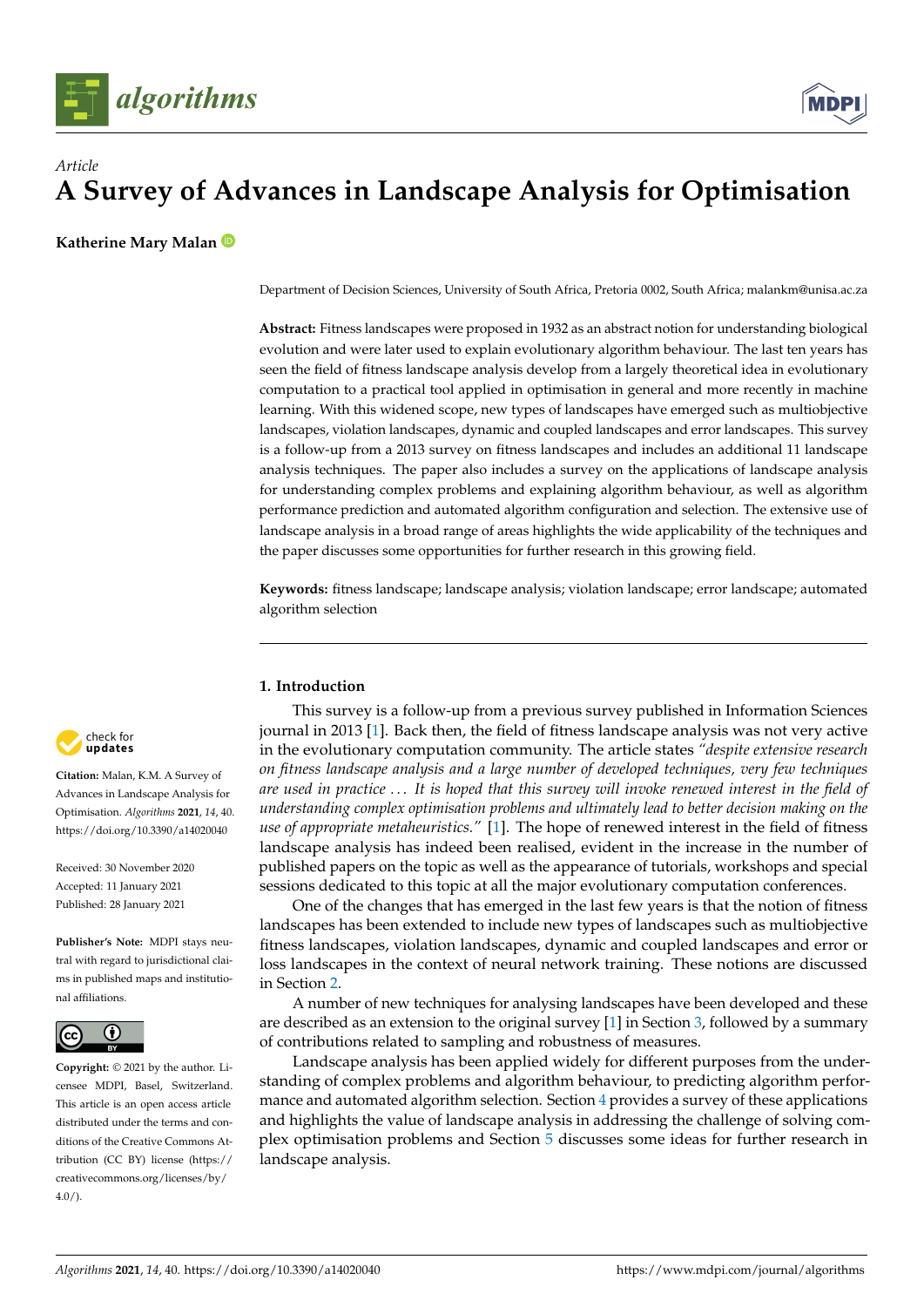#### <span id="page-1-0"></span>**2. Beyond Fitness Landscapes**

The notion of a fitness landscape was introduced by Sewell Wright [\[2\]](#page-10-1) at a congress on genetics in 1932. He proposed an abstract two-dimensional contour plot of fitness values as an intuitive picture of evolutionary processes taking place in high dimensional space. Because fitness landscapes have been used in contexts beyond biological and computational evolution, the fitness metaphor is no longer generally applicable and many studies have opted for more general terms such as *search space analysis*, *exploratory landscape analysis* or just *landscape analysis*.

A fitness landscape was originally defined as consisting of three elements [\[3\]](#page-10-2): (1) A set *X* of potential solutions to the problem; (2) a notion of neighbourhood, nearness, distance or accessibility on *X*, and (3) a fitness function  $f : X \to \mathbb{R}$ . Replacing f with a more general objective function, these three basic elements can be used to describe landscapes in a wide range of contexts such as combinatorial optimisation, continuous optimisation, search spaces of programs (as in genetic programming) and so on. There are some contexts, however, where these elements differ further from the original definition and these are discussed in this section.

# *2.1. Multiobjective Fitness Landscapes*

Multiobjective optimisation differs from single objective optimisation at both the objective level (multiple fitness functions for each conflicting objective versus a single fitness function) and the solution-level (set of Pareto optimal solutions in the multiobjective case versus a single optimal solution in the single objective case). Verel et al. [\[4\]](#page-10-3) propose a definition for multiobjective fitness landscapes where solutions are solution-sets, neighbourhood is defined using set-level operators and fitness is defined using a multiobjective quality measure. This formulation presents a completely different landscape from the fitness landscapes of the individual objectives but is arguably a more meaningful landscape to analyse when objectives are conflicting.

#### *2.2. Violation Landscapes*

Malan et al. [\[5\]](#page-10-4) introduced the notion of a violation landscape as an additional view to fitness landscapes for constrained search spaces. A violation landscape is defined using the same elements as a fitness landscape, but the fitness function is replaced by a violation function that quantifies the extent to which a solution violates the constraints defined on the problem. A violation landscape is therefore defined above decision variable space and provides an additional landscape view to the fitness landscape. The features of violation landscapes can be analysed in relation to fitness landscapes to better understand constrained optimisation problems. Technique 28 in Table 1 describes metrics for characterising violation landscapes in relation to fitness landscapes.

#### *2.3. Dynamic and Coupled Fitness Landscapes*

Most landscape analysis assumes that the environment is constant, but there are many problems where the landscape is dynamic. Two scenarios where the dynamics of landscapes have been studied include applications where the objective function changes over time (due to changes in the problem environment) and in the case of coevolution, where landscapes are coupled [\[6\]](#page-10-5) and influence each other.

An early approach to dynamic landscape analysis involved using existing landscape analysis techniques and simply interspersing landscape changes at set intervals during the search space sampling [\[6\]](#page-10-5). As an alternative, Richter [\[7,](#page-10-6)[8\]](#page-10-7) proposed using coupled map lattices for constructing fitness landscapes and modelling landscape dynamics. This framework was used to characterise landscape features (such as ruggedness and epistasis) over time as well as features specific to dynamic landscapes, such as change frequency and dynamic severity. Yazdani et al. [\[9\]](#page-10-8) proposed an online approach to dynamic landscape analysis using a multipopulation method. In their framework, metrics are calculated based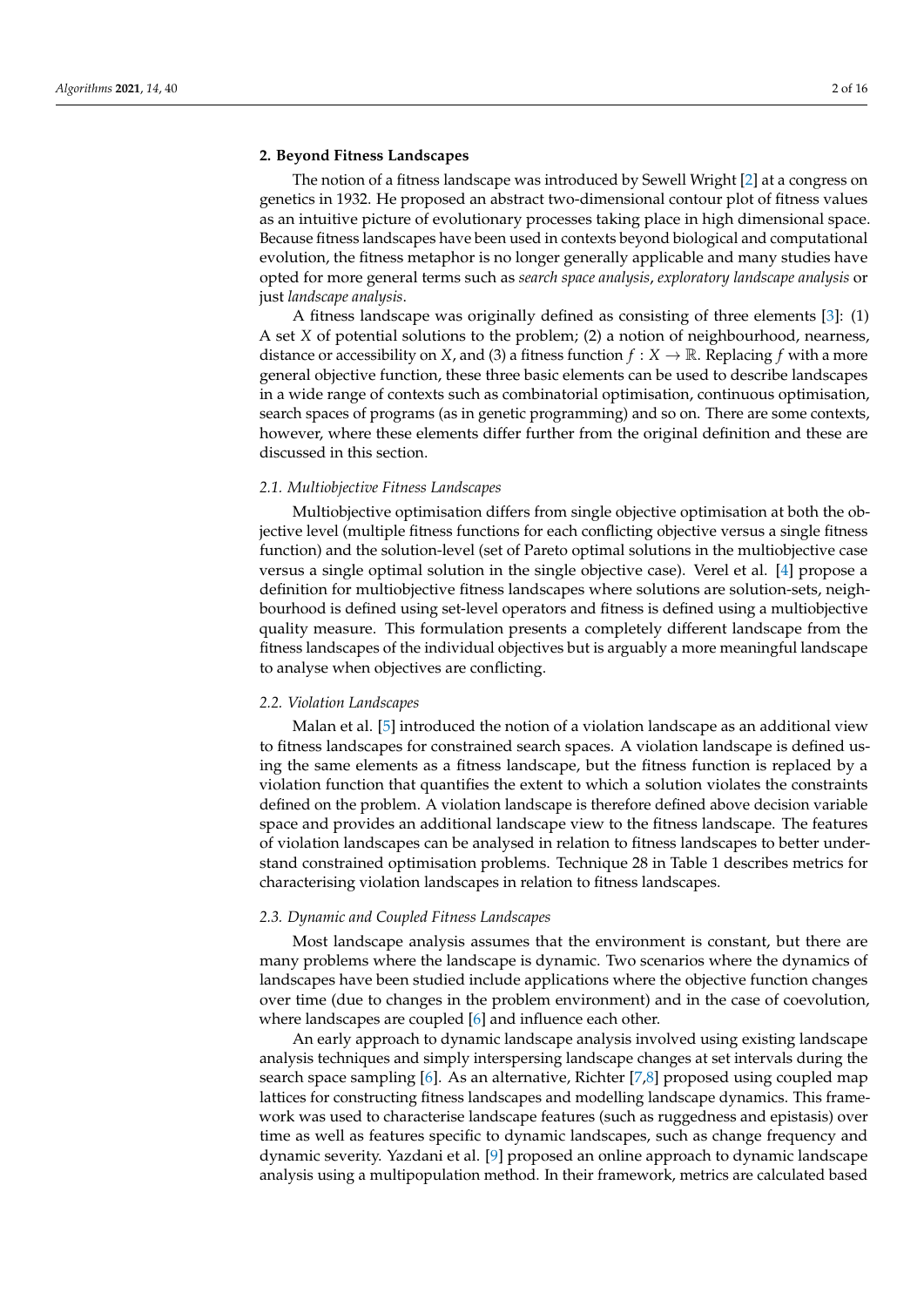on information collected by subpopulations tracking peaks for quantifying changes in the landscape (peak shift severity, height variance and fitness variance).

In the context of coevolution, there are two distinct landscapes to consider: the objective landscape (the view of the problem to be solved) and the subjective landscape (the coevolutionary algorithm's view on the problem) [\[10\]](#page-10-9). It has been suggested that failure of coevolutionary algorithms could be due to disassociation between these two landscapes [\[11\]](#page-10-10). For coevolutionary games, Richter [\[12\]](#page-10-11) proposed a dynamic landscape model based on a fitness interpretation of player payoff and used existing fitness landscape analysis techniques to analyse the game dynamics.

#### *2.4. Error Landscapes*

Part of neural network (NN) training involves optimisation, where the task is to search for the weight values that minimise the error of the network model on the training data. Analogous to a fitness landscape, the error or loss landscape can be analysed to better understand the nature of a particular NN weight optimisation problem instance. There are, however, some aspects of NN weight optimisation that make it different from most black-box optimisation problems and this affects the way that landscape analysis can be done.

Some of the distinguishing characteristics of NN weight optimisation are: ultra highdimensional search spaces (even small NN models can have thousands of weights), expensive objective evaluation (evaluating the error value of a solution weight vector involves a full run through the training data set), unbounded search spaces (weights can theoretically take on any real value), the same solution can evaluate to different error values depending on the subset of data instances used for training and the availability of analytical gradient information of the objective function. In addition, there is the added complication that the NN training landscape may differ from the NN testing landscape. Choromanska et al. [\[13\]](#page-10-12) theoretically and empirically analysed the loss surfaces of multilayered neural networks and found that the training and testing error became increasingly de-correlated with the size of the network. The implication of this is that finding the global optimum in the training loss landscape is of limited use, because it will most likely not correspond with the position of the global optimum in the testing loss landscape. This presents a different picture than with most other optimisation tasks, where the focus is usually on finding the global optimum within the landscape.

Dimension reduction techniques have been proposed for visualising portions of error surfaces [\[14,](#page-10-13)[15\]](#page-10-14). For example, three-dimensional visualisations of error landscapes [\(https://losslandscape.com/\)](https://losslandscape.com/) are based on samples of weight vectors that fall on a two dimensional plane (a slice through the multidimensional weight space). The plane is positioned to pass through a point in the search space around which the landscape is visualised (such as the weight vector at the end of a training run). These visualisations provide a limited view that may not match the experience of a training algorithm in the high dimensional weight space. In addition, a form of numerical characterisation of error landscapes would be more useful for further analysis.

Bosman et al. [\[16](#page-10-15)[–19\]](#page-10-16) applied and adapted standard fitness landscape analysis techniques to error landscapes. Studies include: the influence of search space boundaries on the landscape analysis [\[16\]](#page-10-15), the influence of regularisation on error surfaces [\[17\]](#page-10-17), the influence of architecture settings on modality of the landscape [\[18\]](#page-10-18), and the effect of different loss functions on the basins of attraction [\[19\]](#page-10-16).

### <span id="page-2-0"></span>**3. Advances in Landscape Analysis**

This section discusses contributions to landscape analysis in the form of recently proposed techniques as well as studies in sampling and robustness of landscape analysis. For a background to the concepts and terminology of fitness landscape analysis, the reader is referred to earlier surveys [\[1,](#page-10-0)[20\]](#page-10-19).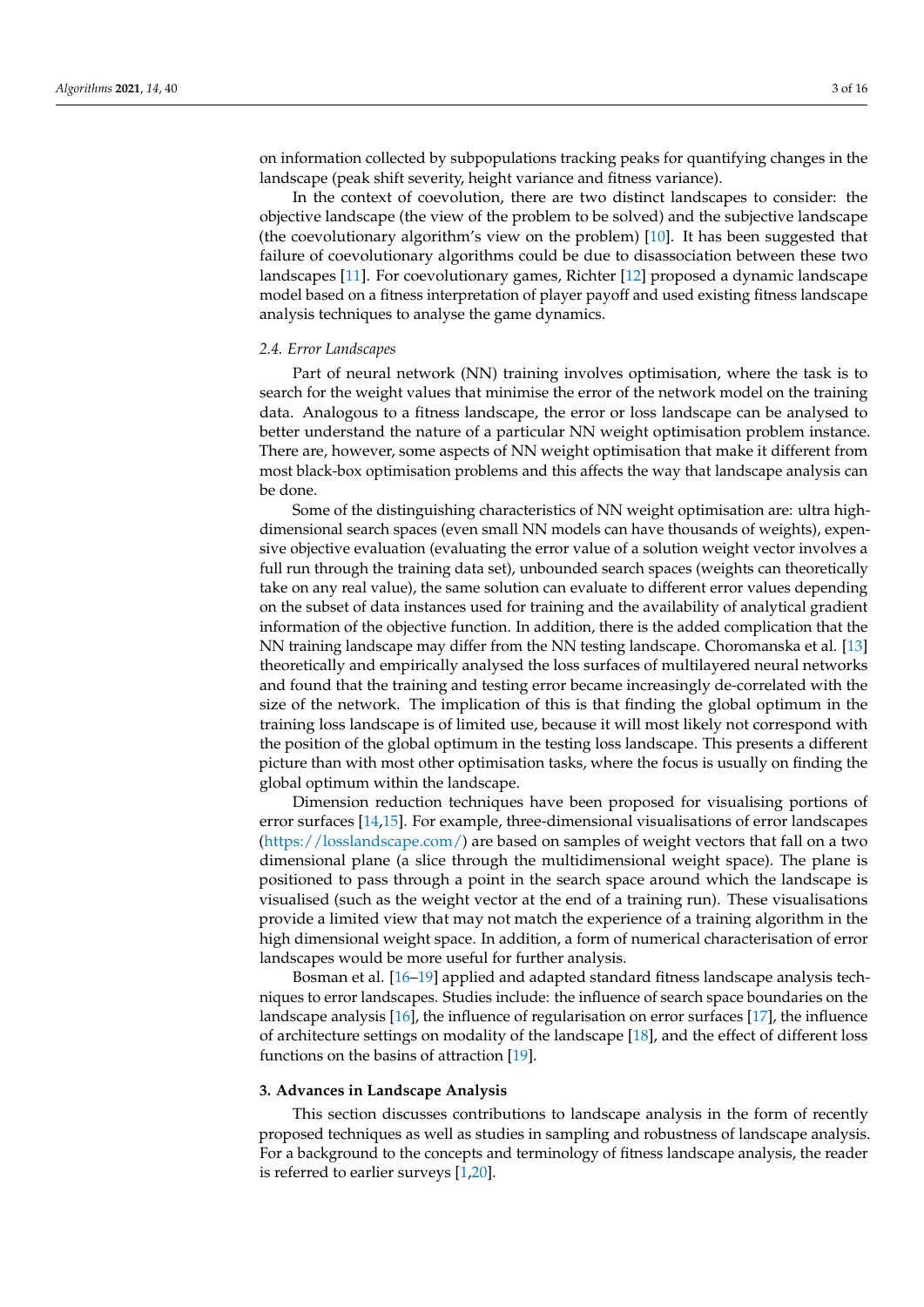# *3.1. Techniques for Landscape Analysis*

An earlier survey of fitness landscapes in evolutionary computation [\[1\]](#page-10-0) identified 22 techniques for analysing landscapes, from genetic algorithm (GA)-deception proposed by David Golderg in 1987 [\[21\]](#page-10-20) to accumulated escape probability by Xin Yao and coauthors in 2011 [\[22\]](#page-10-21). The aim of the original survey was to make the techniques more accessible to researchers by describing each technique in an understandable way and highlighting attributes affecting their implementation in practice.

Table [1](#page-4-0) continues where the previous survey left off, introducing a further 11 techniques starting with technique 23 as local optima networks (LONs) [\[23\]](#page-10-22). Although LONs were mentioned in the previous survey as a model for describing the structure of landscapes, they were not listed as a practical technique for analysis. Since then the LON model has been extended and has evolved into one of the most widely used landscape analysis techniques today. The techniques in Table [1](#page-4-0) appear in chronological order by the year of the first publication and are described under the following headings:

- *Technique #*: the name of the technique, citation and extensions (where the technique was adapted in subsequent studies).
- Year: the year the technique was first introduced in published form.
- *Focus*: refers to what is measured or predicted by the technique.
- *Assumptions*: any significant assumptions on which the technique is based.
- *Description*: summary of how the technique works.
- *Result*: describes the form of output produced by the technique (numerical, graphical, etc.).

When the original list of landscape analysis techniques was compiled, an attempt to classify the techniques was unsuccessful. This was because the possible dimensions on which to base a classification did not help to distinguish between techniques. For example, consider a distinction between local/global or exact/approximate landscape analysis techniques. Many techniques did not fit into either of these hard classes. Even if they did fit into one class, small adaptations would move them into a different class. Instead of a classification of techniques, the approach used was to highlight distinguishing features to assist practitioners in deciding which approaches could be applicable in different scenarios.

The choice of an appropriate technique (or set of techniques) to use should be guided by the nature of the problems to be analysed as well as the purpose of the analysis. The *Assumptions* field in Table [1](#page-4-0) specifies whether the technique could be applied to the given problems, while the *Focus* and *Result* fields specify whether the aim is likely to be met by the technique. For example, say your aim is to understand why a particular algorithm is failing on a vehicle routing problem (a combinatorial problem). Technique 23 (LONs) could be applicable, since it is designed for discrete search spaces and has a focus on the global structure of landscapes, which is known to affect search behaviour. LONs could be generated for a range of problems to contrast the global structure of problems on which the algorithm was successful and those on which it failed, to hopefully shed light on possible explanations for why the algorithm is failing. In a similar way, Techniques 25, 29 (and 31 if the algorithm was population-based) could be used to provide a different view of the problem focusing on other aspects namely variations in gradients, local fitness patterns (and evolvability), respectively. Technique 28 would only be appropriate if the problem was modelled as a constrained problem, while Technique 32 would only be appropriate if the problem was modelled as a multiobjective problem. Techniques 24, 27 and 30 would not be applicable because they assume a continuous search space, and Techniques 26 and 33 would also not be appropriate because the problem scenarios are different (coevolution and neural networks, respectively).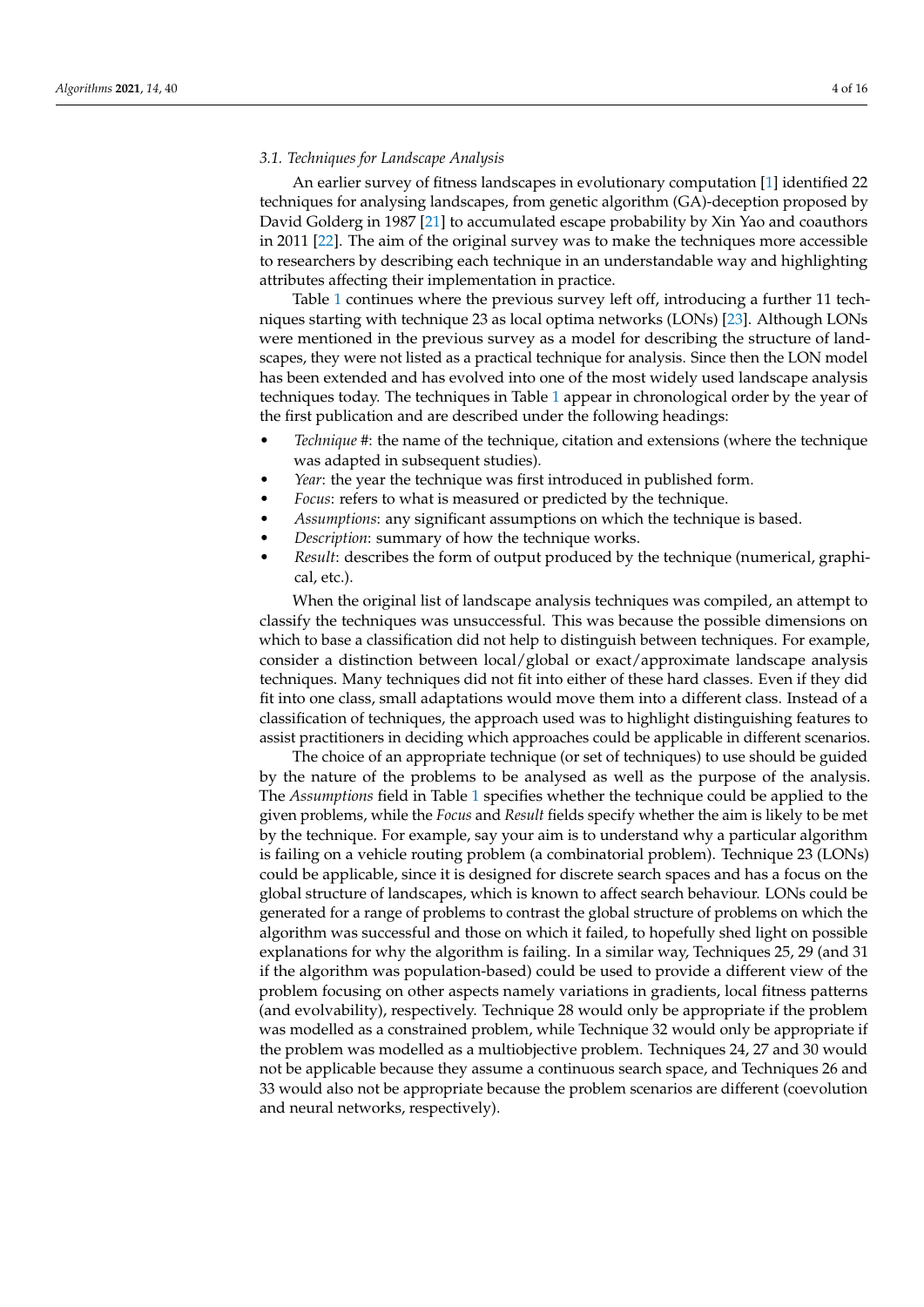<span id="page-4-0"></span>

| Technique 23:<br>Year:  | <b>Local optima networks (LONs)</b> by Ochoa et al. $[23]$ with extensions $[24-31]$ .<br>2008                                                                                                                                                                                                                                                                                                                                                                                                                                                                                                                                                                                                                                                                                                                                                                                                                                          |
|-------------------------|-----------------------------------------------------------------------------------------------------------------------------------------------------------------------------------------------------------------------------------------------------------------------------------------------------------------------------------------------------------------------------------------------------------------------------------------------------------------------------------------------------------------------------------------------------------------------------------------------------------------------------------------------------------------------------------------------------------------------------------------------------------------------------------------------------------------------------------------------------------------------------------------------------------------------------------------|
| Focus:                  | Global landscape structure                                                                                                                                                                                                                                                                                                                                                                                                                                                                                                                                                                                                                                                                                                                                                                                                                                                                                                              |
| Assumptions:            | Requires a complete enumeration of a discrete search space. Later extensions are based on samples to produce approximate LONs [32,33] and are<br>adapted for continuous spaces [34].<br>A LON is a graph-based abstraction of the search space representing the global structure, where each node of the LON is a local optimum and                                                                                                                                                                                                                                                                                                                                                                                                                                                                                                                                                                                                     |
| Description:            | edges between nodes represent adjacency of the basins of optima (the possibility of search transitioning from one local optimum to another). The<br>LON model is also extended to multiobjective problems to form pareto local optimal solutions networks (PLOS-nets) [30,31]. More detail and<br>resources on LONs can be found on the website: http://lonmaps.com.                                                                                                                                                                                                                                                                                                                                                                                                                                                                                                                                                                    |
| Result:                 | A graph visualisation showing the connectivity between local optima. Metrics can also be extracted from LONs such as number of optima, size of<br>basins of attraction, shortest path to the global optimum [35], as well as funnel metrics [36,37], and PageRank centrality [38].                                                                                                                                                                                                                                                                                                                                                                                                                                                                                                                                                                                                                                                      |
| Technique 24:<br>Year:  | <b>Exploratory landscape analysis (ELA)</b> by Mersmann et al. [39] with extensions [40].<br>2011                                                                                                                                                                                                                                                                                                                                                                                                                                                                                                                                                                                                                                                                                                                                                                                                                                       |
| Focus:<br>Assumptions:  | Low-level features based on small samples<br>Assumes a continuous search space.                                                                                                                                                                                                                                                                                                                                                                                                                                                                                                                                                                                                                                                                                                                                                                                                                                                         |
| Description:<br>Result: | Based on a small sample of random solutions (using Latin Hypercube sampling), six classes of low level features are defined: (1) convexity, (2)<br>y-distribution, (3) levelset, (4) meta-model, (5) local search, and (6) curvature. Features are estimations of attributes such as the probability of the<br>objective function being linear, the skewness of the distribution of the function values, the accuracy of fitted meta models, the number of local<br>optima identified by local search, estimated numerical gradient and so on. The standard ELA feature set was later extended to include features<br>based on general cell mapping (GCM) [40], but these are currently limited to low-dimensional spaces. ELA is supported by an online package in R,<br>called flacco [41,42] (https://github.com/kerschke/flacco).<br>50 numerical values for the standard ELA feature set and a further 44 values for GCM features. |
| Technique 25:           | <b>Length scale distribution</b> by Morgan and Gallagher $[43]$ with extensions $[44]$ .                                                                                                                                                                                                                                                                                                                                                                                                                                                                                                                                                                                                                                                                                                                                                                                                                                                |
| Year:<br>Focus:         | 2012                                                                                                                                                                                                                                                                                                                                                                                                                                                                                                                                                                                                                                                                                                                                                                                                                                                                                                                                    |
| Assumptions:            | Variation in gradient estimations across the search space<br>Assumes a distance metric in solution space.                                                                                                                                                                                                                                                                                                                                                                                                                                                                                                                                                                                                                                                                                                                                                                                                                               |
| Description:            | Based on a sample of solutions from a random Levy walk through the search space, the length scale (the absolute difference in fitness over the<br>distance in space) is calculated for each pair of solutions in the sample. The length scale distribution is defined as the probability density function<br>of length scales and is estimated using kernel density estimation on the sample of length scales.                                                                                                                                                                                                                                                                                                                                                                                                                                                                                                                          |
| Result:                 | Plot of length scale distribution and a single value for the estimated entropy of the length scale distribution.                                                                                                                                                                                                                                                                                                                                                                                                                                                                                                                                                                                                                                                                                                                                                                                                                        |
| Technique 26:<br>Year:  | Codynamic landscape measures by Richter [10].<br>2014                                                                                                                                                                                                                                                                                                                                                                                                                                                                                                                                                                                                                                                                                                                                                                                                                                                                                   |
| Focus:<br>Assumptions:  | Similarity between the objective and subjective landscapes in coevolution<br>Assumes a model of coevolution for fast evaluation of subjective and objective fitness values.                                                                                                                                                                                                                                                                                                                                                                                                                                                                                                                                                                                                                                                                                                                                                             |
| Description:            | Given a sample of points in the search space and two coupled and codynamic landscapes: the objective landscape (the fitness landscape of the<br>problem) and the subjective landscape (how the coevolution perceives the problem) landscape measures are defined to quantify differences<br>between the landscapes.                                                                                                                                                                                                                                                                                                                                                                                                                                                                                                                                                                                                                     |
| Result:                 | Three numeric values at each generation, quantifying different aspects of similarity.                                                                                                                                                                                                                                                                                                                                                                                                                                                                                                                                                                                                                                                                                                                                                                                                                                                   |
| Technique 27:<br>Year:  | <b>Degree of separability</b> by Caraffini et al. [45].<br>2014                                                                                                                                                                                                                                                                                                                                                                                                                                                                                                                                                                                                                                                                                                                                                                                                                                                                         |
| Focus:<br>Assumptions:  | Nonseparability<br>Assumes a continuous search space and the use of the covariance matrix adaptation evolution strategy (CMA-ES) search algorithm.                                                                                                                                                                                                                                                                                                                                                                                                                                                                                                                                                                                                                                                                                                                                                                                      |
| Description:            | A portion of the budget of the CMA-ES algorithm is executed on the problem. After a limited number of generations, the matrix C evolves to<br>estimate the covariance matrix describing the correlation between pairs of variables. The degree of separability is defined as the average of the<br>absolute values of the Pearson correlation matrix of $C$ (ignoring symmetrical and diagonal elements) after discretisation of the coefficients into                                                                                                                                                                                                                                                                                                                                                                                                                                                                                  |
| Result:                 | classes in 0, 0.2, 0.4, 0.6, 0.8, 1.<br>An index in the range $[0,1]$ where 0 indicates full separability and 1 indicates full nonseparability.                                                                                                                                                                                                                                                                                                                                                                                                                                                                                                                                                                                                                                                                                                                                                                                         |
| Technique 28:           | <b>Constrained landscape metrics by Malan et al. [5].</b>                                                                                                                                                                                                                                                                                                                                                                                                                                                                                                                                                                                                                                                                                                                                                                                                                                                                               |
| Year:<br>Focus:         | 2015<br>Constraint violation in relation to fitness                                                                                                                                                                                                                                                                                                                                                                                                                                                                                                                                                                                                                                                                                                                                                                                                                                                                                     |
| Assumptions:            | Assumes that the extent to which constraints are violated can be quantified for all solutions.<br>Given a sequence of solutions based on a progressive random walk [46], with associated fitness and level of constraint violation for each solution,<br>the following are estimated: (1) the proportion of feasible solutions in the search space (FsR), (2) the level of disjointedness between feasible areas,                                                                                                                                                                                                                                                                                                                                                                                                                                                                                                                       |
| Description:            | quantified as the ratio of feasible boundary crossings (RFB $_{\times}$ ), (3) the correlation between the fitness and violation (FVC), and (4) the proportion of<br>solutions that are both high in fitness and low in constraint violation, in the form of two metrics: proportion of solutions in the top 50% percentile<br>and 20% percentile for both fitness and violation.                                                                                                                                                                                                                                                                                                                                                                                                                                                                                                                                                       |
| Result:                 | A vector of five numerical values.                                                                                                                                                                                                                                                                                                                                                                                                                                                                                                                                                                                                                                                                                                                                                                                                                                                                                                      |
| Technique 29:<br>Year:  | <b>Bag of local landscape features</b> by Shirakawa and Nagao [47].<br>2016                                                                                                                                                                                                                                                                                                                                                                                                                                                                                                                                                                                                                                                                                                                                                                                                                                                             |
| Focus:                  | Relative fitness patterns in local neighbourhood                                                                                                                                                                                                                                                                                                                                                                                                                                                                                                                                                                                                                                                                                                                                                                                                                                                                                        |
| Assumptions:            | Assumes a distance metric in solution space.<br>Given a sample of solutions of size $\lambda$ , the local neighbourhood of a solution is defined as the M nearest solutions in the sample, based on a distance                                                                                                                                                                                                                                                                                                                                                                                                                                                                                                                                                                                                                                                                                                                          |
| Description:            | metric in solution space. The LLP (local landscape pattern) of a solution is a pattern number corresponding to the binary sequence characterising<br>the relative fitness of M nearest neighbours to the current solution. The LLP of $x_i$ is 0 (string of M 0's) if all M neighbours are fitter than $x_i$ , and<br>$2^M - 1$ (string of M 1's) if $x_i$ is fitter than all M neighbours. The Evo (evolvability) of $x_i$ is defined as the number of better neighbours (out of M).                                                                                                                                                                                                                                                                                                                                                                                                                                                   |
| Result:                 | Histograms are constructed to characterise the distribution of LLP and Evo values of all solutions in the sample.<br>Two vectors: BoLLP (of length $2^M$ ) and BoEvo (of length $M + 1$ ), representing the normalised histograms of LLP and Evo, respectively. Principle<br>component analysis is used to reduce the dimensions of the vectors for analysis.                                                                                                                                                                                                                                                                                                                                                                                                                                                                                                                                                                           |
| Technique 30:           | <b>Maximum entropic epistasis (MEE)</b> by Sun et al. [48].                                                                                                                                                                                                                                                                                                                                                                                                                                                                                                                                                                                                                                                                                                                                                                                                                                                                             |
| Year:<br>Focus:         | 2017<br>Variable interactions (direct and indirect)                                                                                                                                                                                                                                                                                                                                                                                                                                                                                                                                                                                                                                                                                                                                                                                                                                                                                     |
| Assumptions:            | Assumes a continuous search space.<br>For each pair of decision variables $x_i$ , $x_i$ , the interaction matrix for direct interactions (IM <sub>d</sub> ) is identified by calculating the maximal information                                                                                                                                                                                                                                                                                                                                                                                                                                                                                                                                                                                                                                                                                                                        |
| Description:            | coefficient (largest mutual information at different scales) between $x_i$ and the estimated partial derivative of the objective with respect to $x_i$ . The<br>$IM_d$ is then used to construct an interaction graph to map the strongly connected components to identify the indirect interactions.                                                                                                                                                                                                                                                                                                                                                                                                                                                                                                                                                                                                                                   |
| Result:                 | Three measures: (1) the degree of direct variable interaction (DDVI), (2) the degree of indirect variable interactions (DIVI), and (3) the degree of<br>variable interactions (DVI).                                                                                                                                                                                                                                                                                                                                                                                                                                                                                                                                                                                                                                                                                                                                                    |

# **Table 1.** Techniques for characterising landscapes as a continuation of Table 1 from [\[1\]](#page-10-0).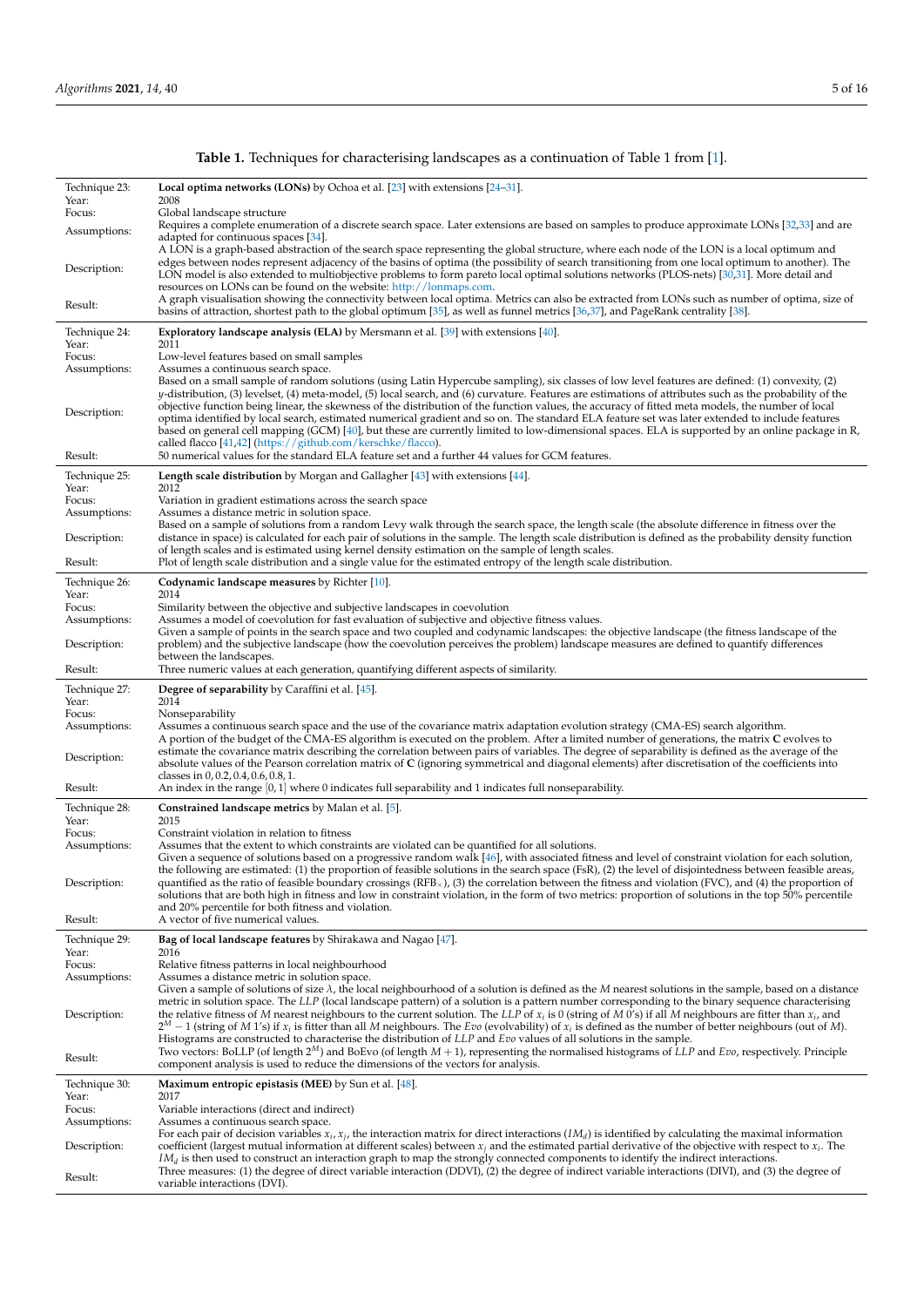Technique 31: **Population evolvability metrics** by Wang et al. [\[49\]](#page-11-19). Year: 2018<br>Focus: Evol Focus: Evolvability of a population<br>Assumptions: Assumes a population-based Assumptions: Assumes a population-based algorithm for sampling. Given a population of solutions and the set of neighbours (from one iteration of the algorithm), two metrics are defined: (1) *epp* is the probability Description: that a population will evolve and is estimated by calculating the proportion of neighbours that are fitter than the best solution of the current population, and (2) *eap* is the evolutionary ability of the population, which is a quantity that increases with the absolute fitness improvement of the neighbours and decreases with the fitness diversity of the population. Result: A single value *evp* which is defined as  $epp \times cap$ , with a range of  $[0, +\infty]$ . Technique 32: **Local multiobjective landscape features** by Liefooghe et al. [\[50\]](#page-11-20) including earlier contributions [\[51](#page-11-21)[,52\]](#page-11-22). Year: 2019<br>Focus: Evol Focus: Evolvability for multiobjective optimisation<br>Assumptions: Assumes a discrete search space. Assumes a discrete search space. Description: Given a sequence of solutions obtained through random walks and adaptive walks, features of the walk are derived from the sequence as a whole as well as the neighbourhood of solutions in terms of dominance and hypervolume improvement by neighbours. Result: 26 numerical values representing local features (17 from random walk sampling and 9 from adaptive walk sampling). Technique 33: **Loss-gradient clouds** by Bosman et al. [\[19\]](#page-10-16). Year:<br>Focus Focus: Basins of attraction in neural network error landscapes<br>Assumptions: Requires the numeric gradient of the loss function. Requires the numeric gradient of the loss function. Description: A sample of loss values and gradient values is obtained based on a number of random, progressive gradient walks [\[53\]](#page-12-0). Stationary points in the sample are determined to be local minima, local maxima or saddle points based on local curvature derived from the eigenvalues of the Hessian matrix. Stagnant sequences on the walk are detected by tracking the deviation in a smoothing of the error. Two quantities are measured: (1) the average number of times that stagnation was observed, and (2) the average length of the stagnant sequence. Result: A two-dimensional scatterplot of loss values against gradient values (loss-gradient cloud) and two metrics to estimate the number and extent of distinct-valued basins of attraction.

> The first two techniques described in Table [1,](#page-4-0) LONs and ELA, are well established and have been widely used in studies involving landscape analysis, with LONs mostly applied in discrete optimisation and ELA in numerical optimisation. The wide adoption of these two approaches has been facilitated by the availability of code and online resources.

> The previous survey [\[1\]](#page-10-0) included techniques for detecting variable interdependence in binary search spaces (epistasis) but pointed out the absence of equivalent measures for continuous search spaces. This need has been addressed in the introduction of two techniques for quantifying nonseparability in continuous spaces (techniques 27 and 30).

> A number of the new proposed techniques for landscape analysis apply to very specific optimisation contexts, such as coevolution (technique 26), constrained optimisation (technique 28), multiobjective optimisation (technique 32) and neural network training (technique 33). This corresponds to the extension of the notion of fitness landscapes to other types of landscapes discussed in Section [2.](#page-1-0)

#### *3.2. Sampling and Robustness of Measures*

Most landscape analysis techniques are based on a form of sampling of the search space. When considering the effect of the sampling on the analysis, it is not only the size of the sample that affects the outcome but also the sampling strategy [\[54](#page-12-1)[,55\]](#page-12-2).

Saleem et al. [\[56\]](#page-12-3) proposed a method for evaluating landscape metrics in terms of the ability of the metric to identify trends in ordered sets of problems with specific landscape properties. They found that although some metrics can estimate features reliably using a small sample size, there are others that are very sensitive to the size of the sample. Muñoz et al. [\[57\]](#page-12-4) proposed an experimental methodology for evaluating the reliability of landscape analysis methods that considers aspects such as vulnerability, volatility, stability and sensitivity to sample size. They showed that some landscape measures are highly volatile and that there is evidence of the *curse of modality*, requiring the sample size to increase with the number of local optima, rather than the dimension.

From the literature surveyed it is clear that random sampling techniques that are biased or structured in some form are more effective than more pure forms of random sampling for landscape analysis. For example, in the discrete domain (in the context of quadratic assignment problems), sampling strategies such as neutral walks were found to provide more insight into predicting problem hardness than random walks [\[58\]](#page-12-5) and LON samples based on iterated local search had more predictive power for heuristic optimisation performance than samples based on random snowball sampling [\[37\]](#page-11-7).

**Table 1.** *Cont*.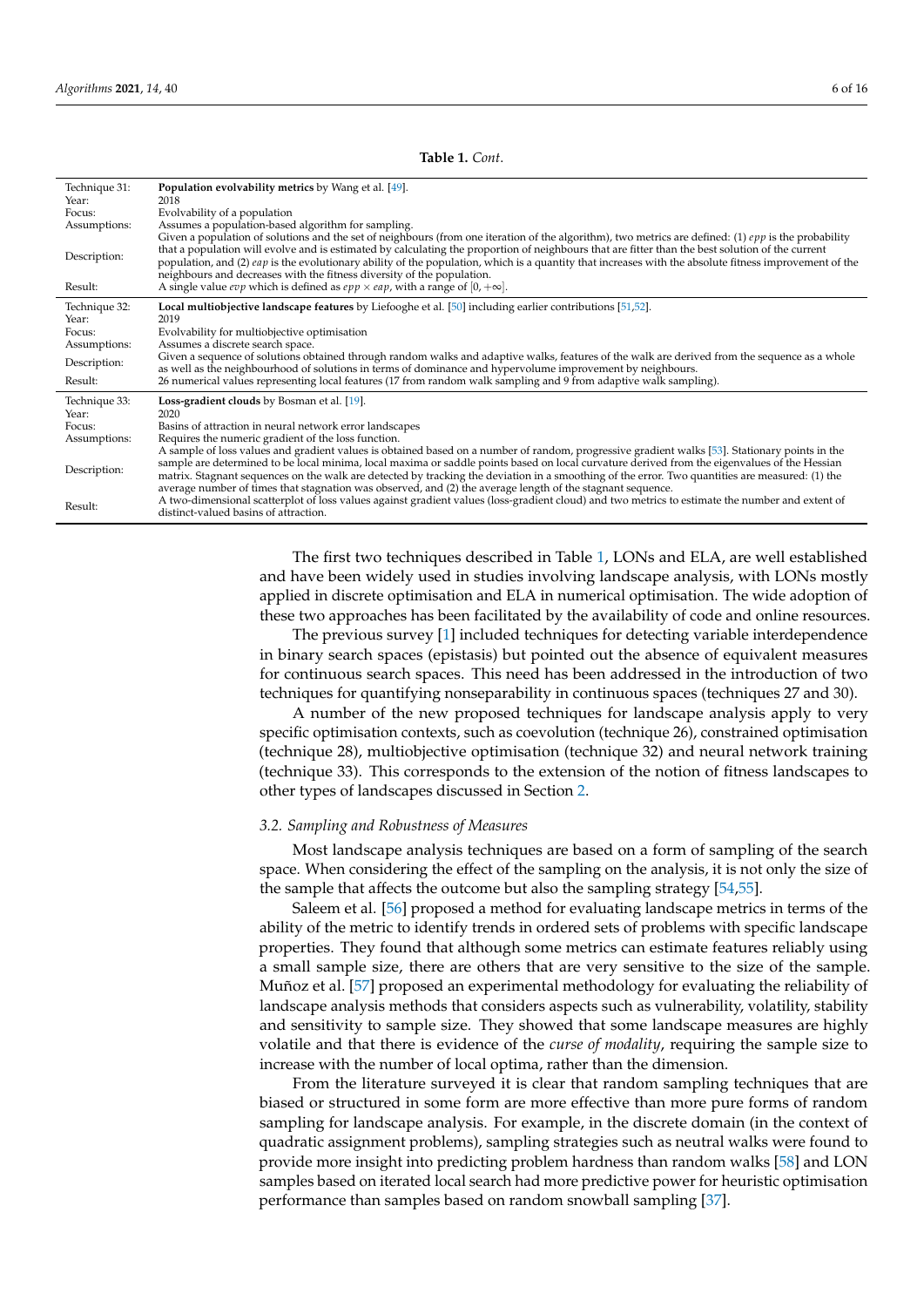Alternative approaches to traditional random sampling for landscape analysis in the continuous domain include Latin hypercube design sampling [\[59\]](#page-12-6), progressive random walk sampling [\[46\]](#page-11-16) and gradient-based walks for sampling error surfaces of neural networks [\[53\]](#page-12-0).

Online sampling, where the samples are based on solutions encountered by an algorithm during search, has become a popular alternative to random sampling for landscape analysis [\[60–](#page-12-7)[62\]](#page-12-8). Enhancements to online sampling for continuous spaces include introducing a mechanism for correcting the error produced by the sampling bias [\[63\]](#page-12-9) and the introduction of path relinking [\[64\]](#page-12-10).

In an experimental study, Muñoz et al. [\[65\]](#page-12-11) explored the effect that function translations had on landscape measures and found that translations could cause abrupt and severe changes in the values of some metrics. Škvorc et al. [\[66\]](#page-12-12) also found that a large number of ELA features [\[39\]](#page-11-9) (technique 26 in Table [1\)](#page-4-0) were not invariant to shifting and scaling. Finally, Scott and De Jong [\[67\]](#page-12-13) found that some landscape measures are very sensitive to the presence of noise in the fitness evaluation and that the error is difficult to correct for in an efficient way.

In some real-world optimisation scenarios, the objective function is very expensive to evaluate (such as in simulation-based optimisation) and surrogate models are used to approximate the fitness function. Werth et al. [\[68\]](#page-12-14) performed a preliminary investigation into landscape analysis on surrogate functions and found that the landscape features were more indicative of the surrogate model than the original landscape.

# <span id="page-6-0"></span>**4. Applications of Landscape Analysis**

Landscape analysis has gained acceptance as a method for not only understanding complex problems and algorithm behaviour but also to support the prediction of algorithm performance and as part of automated algorithm configuration and selection.

#### *4.1. Understanding Complex Problems*

Landscape analysis has become popular as an approach to understanding complex optimisation problems by characterising problems using measured landscape features. When using landscape analysis to characterise problems, one of the aims is to group problems into classes based on these features. This is based on the premise that algorithms may behave similarly on problems that are similar. A vast array of complex classic and real-world problems have been studied using landscape analysis. Some examples in the last ten years are listed under three categories: (1) benchmarks or random instances of classic optimisation problems, (2) real-world applications and (3) machine learning applications.

Many real-world problems can be reduced to variants of classic problems, such as the quadratic assignment problem or the travelling salesman problem. Studying large benchmarks or random instances of these classic problems using landscape analysis is useful as general insights gained should be applicable to scenarios containing these problems as subcomponents. Examples of the application of landscape analysis to the study of classic problems include: the quadratic assignment problem [\[69–](#page-12-15)[71\]](#page-12-16); the maximum satisfiability problem [\[72,](#page-12-17)[73\]](#page-12-18); permutation flow-shop scheduling [\[74–](#page-12-19)[76\]](#page-12-20); packing problems [\[77](#page-12-21)[,78\]](#page-13-0); travelling salesman problems [\[79–](#page-13-1)[82\]](#page-13-2); the dense graph-colouring problem [\[83\]](#page-13-3); number partitioning problem [\[84\]](#page-13-4); vehicle routing problems [\[85\]](#page-13-5); and the travelling thief problem [\[86\]](#page-13-6).

Landscape analysis has also been used to understand real-world problems. Examples include: the design of wind turbines [\[87\]](#page-13-7); university course timetabling [\[88\]](#page-13-8); genetic improvement of software [\[89–](#page-13-9)[91\]](#page-13-10); automated test case generation for software testing [\[92](#page-13-11)[,93\]](#page-13-12); computational protein design [\[94\]](#page-13-13); design of substitution boxes in cryptography [\[95\]](#page-13-14); hyperparameter optimisation for metaheuristics [\[96\]](#page-13-15); and building energy optimisation [\[97\]](#page-13-16).

Since 2017 a new trend has emerged of landscape analysis applied in the context of machine learning. Examples include: analysis of weight search spaces in the context of neural network training for classification [\[98\]](#page-13-17); analysis of the feature selection problem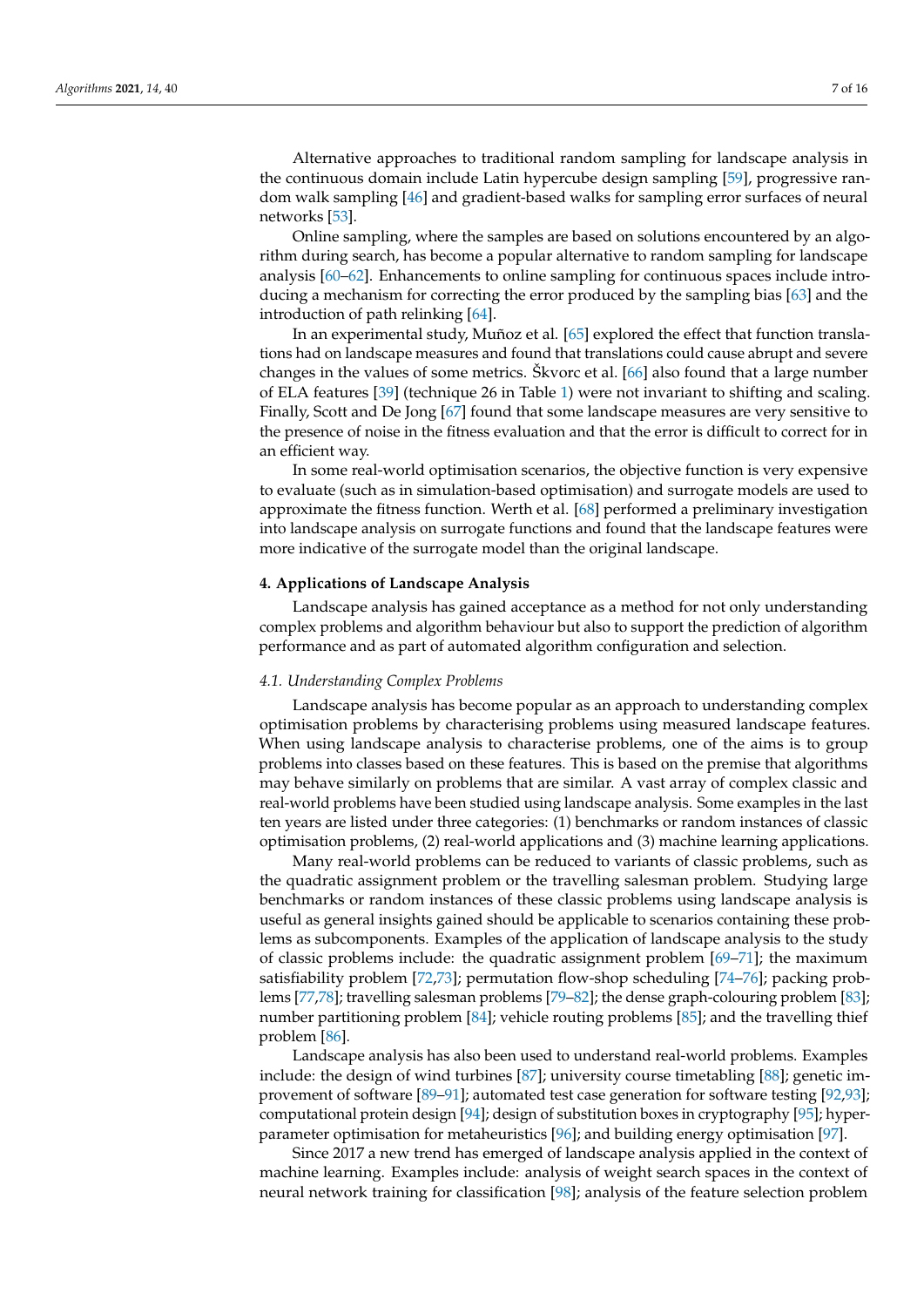for classification [\[99](#page-13-18)[,100\]](#page-13-19); analysis of policy search spaces in reinforcement learning [\[101\]](#page-14-0); analysis of machine learning pipeline configuration search spaces [\[102\]](#page-14-1); and analysis of neural architecture search spaces for image classification [\[103,](#page-14-2)[104\]](#page-14-3).

In each of the studies listed above, landscape analysis provided different insights into problem classes and the nature of the difficulty for search algorithms. To illustrate the kind of benefits that landscape analysis can provide, one study is described in more detail. In the field of genetic engineering, Simoncini et al. [\[94\]](#page-13-13) analysed a computational protein design problem. The most popular software program used for solving these problems performed well on some instances but poorly on others. Landscape analysis revealed structural differences between the landscapes of an instance that was successfully solved by the software and one on which the software failed. It was observed that the algorithm performed poorly on a landscape that consisted of several suboptimal funnels that were disconnected from the global funnel. In this way, landscape analysis could explain why some problem instances were harder to solve than others. With this kind of understanding, algorithms can be adapted to be more effective on particular classes of problems.

# *4.2. Understanding and Explaining Algorithm Behaviour*

The introduction of new metaheuristic algorithms is commonly justified on the basis of competitive experimental results on a limited set of benchmark problems. One of the problems with this approach is that these studies provide no scientific understanding as to *why* the algorithm performs well on the given problems, and more importantly, no understanding of when the algorithm will perform poorly.

Landscape analysis of optimisation problems provides a mechanism for explaining algorithm behaviour and identifying classes of problems that are suited to particular algorithms. Studies that describe the use of landscape analysis for understanding algorithm behaviour include: explaining evolutionary algorithm behaviour in dynamic environments [\[8\]](#page-10-7) and the dynamics in coevolutionary games [\[12\]](#page-10-11); understanding the behaviour of local search algorithms [\[105](#page-14-4)[,106\]](#page-14-5); explaining performance differences between search-andscore algorithms for learning Bayesian network structures [\[107\]](#page-14-6); explaining the effect of different mutation operators [\[108\]](#page-14-7) and different function sets [\[109\]](#page-14-8) in genetic programming; explaining the performance of different real-valued evolutionary algorithms [\[87\]](#page-13-7); explaining the performance of multiobjective evolutionary algorithms [\[52](#page-11-22)[,110\]](#page-14-9); understanding evolvability in grammatical evolution [\[111\]](#page-14-10); understanding the effect of funnels in the landscape on metaheuristic performance [\[112\]](#page-14-11); and explaining the performance of evolutionary algorithms in generating unit tests for software [\[93\]](#page-13-12).

The list above shows that landscape analysis has mostly been used to understand different evolutionary algorithms, but there are examples where other types of algorithms have been studied, such as local search algorithms and search-and-score algorithms.

# *4.3. Algorithm Performance Prediction*

Although most metaheuristics can be easily understood in terms of their algorithmic elements, the behaviour that emerges is often unpredictable. Landscape analysis can be used to extract general features of problems to be used as input to machine learning models for predicting algorithm performance. These models are an important component in the wider aim of automated algorithm selection. Examples of the application of machine learning to predicting algorithm performance based on landscape features include the following:

- Bischl et al. [\[113\]](#page-14-12) used one-sided support vector regression to predict the bestperforming algorithm from a portfolio of four numerical optimisation algorithms based on ELA features. They showed that the model was able to generalise on new problem instances and predict the optimal or close to optimal algorithm from the portfolio.
- Muñoz et al. [\[114\]](#page-14-13) used a neural network regression model to predict the performance of a CMA-ES algorithm based on landscape features and algorithm parameters. Per-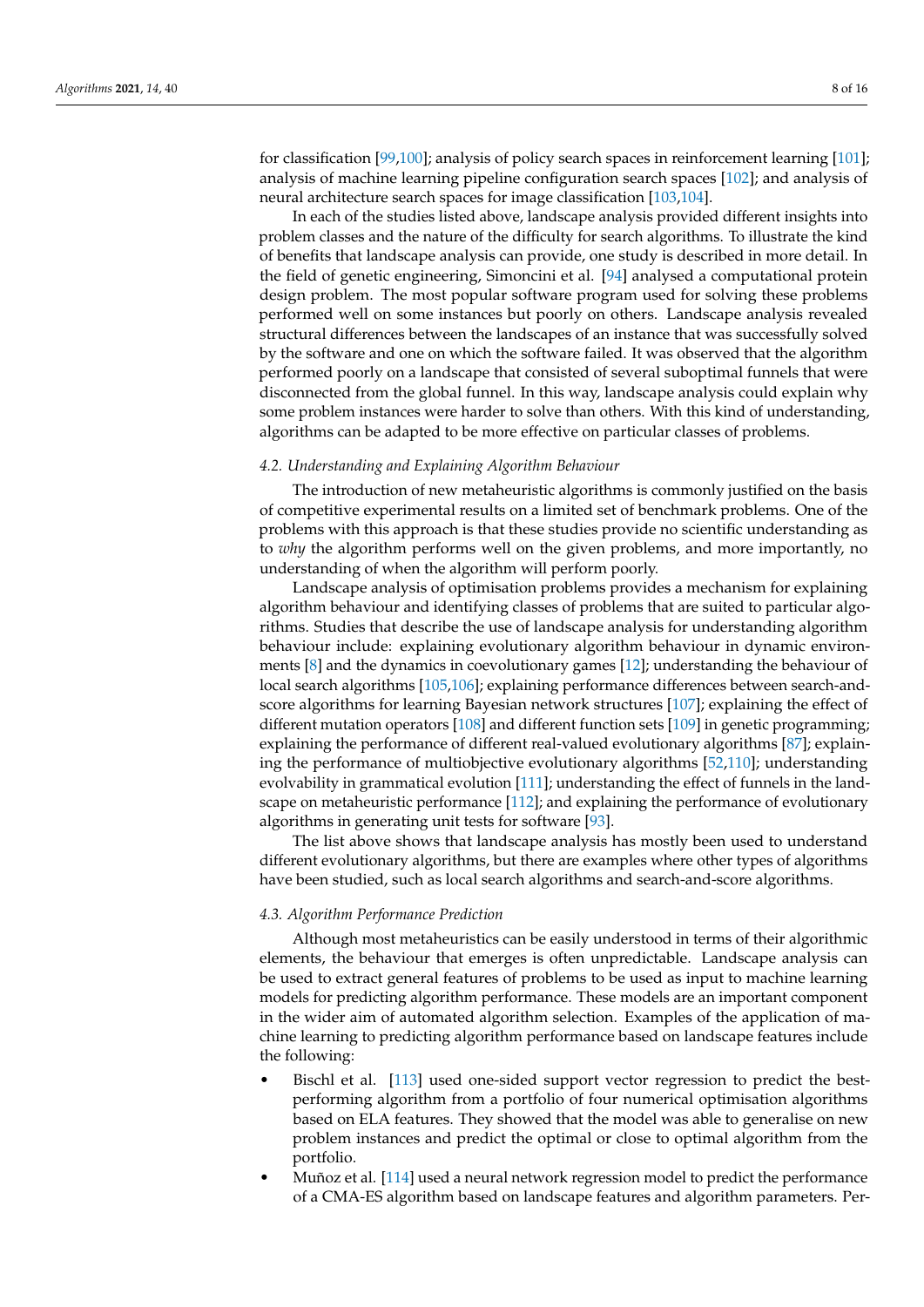formance was measured in terms of the number of function evaluation required and they found that the model was able to predict the relative ranking values for given algorithm-parameter combinations effectively.

- Malan and Engelbrecht [\[115\]](#page-14-14) used decision tree models to predict failure of seven variants on the particle swarm optimisation algorithm based on landscape features. The models of five of the algorithm variants achieved testing accuracy levels above 90%.
- Liefooghe et al. [\[30\]](#page-11-4) used a random forest regression model to predict the performance of multiobjective optimisation algorithms in combinatorial optimisation based on a combination of landscape features and problem-specific features. They later developed a decision tree model for selecting the best performing algorithm out of three multiobjective algorithms [\[50\]](#page-11-20). Their model was able to predict the best performing algorithm in more than 98.4% of the cases.
- Jankovic and Doerr [\[116\]](#page-14-15) proposed a random forest regression model for predicting the performance of CMA-ES algorithms based on ELA features in a fixed-budget setting. They obtained high-quality performance prediction by combining two regression models trained to predict target precision and the logarithm of the target precision.
- Thomson et al. [\[117\]](#page-14-16) used random forest and linear regression models to predict algorithm performance for solving quadratic assignment problems based on landscape features derived from LON sampling. They found that random forest trees performed better at prediction than linear regression.

# *4.4. Automated Algorithm Selection*

Performance complementarity is a phenomenon where different algorithms perform the best on different types of problem instances [\[118\]](#page-14-17). Automated algorithm selection is the process of deciding on the best algorithm for the problem at hand and depends on having features for distinguishing problems from each other. The features can be problem specific but can also be derived through landscape analysis, which can be more generally applied across problem types.

Algorithm configuration (choosing of algorithm parameters and strategies for particular problems) is closely related to algorithm selection but differs in that the set of possible configurations is much larger than a finite choice of algorithm candidates. The features used for algorithm configuration and selection can, however, be the same, so studies related to algorithm configuration are also mentioned here. Examples of algorithms that have been configured or dynamically adapted based on landscape characteristics include:

- genetic algorithms: using the fitness distance correlation landscape measure to dynamically adjust the migration period in a distributed genetic algorithm [\[119\]](#page-14-18), selecting a crossover operator based on fitness landscape properties [\[120\]](#page-14-19), using fitness landscape features to estimate the optimal population size [\[121\]](#page-14-20);
- differential evolution algorithms: adapting the strategy and adjusting the control parameters based on detected landscape modality [\[122,](#page-14-21)[123\]](#page-14-22), adapting the mutation strategy based on landscape features [\[124,](#page-14-23)[125\]](#page-14-24), algorithm configuration based on exploratory landscape features with an empirical performance model [\[126\]](#page-15-0);
- memetic algorithms: analysis of the separability of problems to automatically select operators [\[45\]](#page-11-15) and the use of four fitness landscape analysis techniques to inform the most suitable crossover operator [\[127\]](#page-15-1);
- selection of CMA-ES algorithm configuration using a trained model for predicting performance based on landscape features that was shown to outperform the default setting of CMA-ES [\[128\]](#page-15-2);
- surrogate-assisted particle swarm optimisation, where fitness landscape analysis was used to select surrogate models [\[129\]](#page-15-3); and
- decomposition-based multiobjective evolutionary algorithms (MOEA/D), where the addition of landscape information improved the behaviour of the adaptive operator selection mechanism [\[130\]](#page-15-4).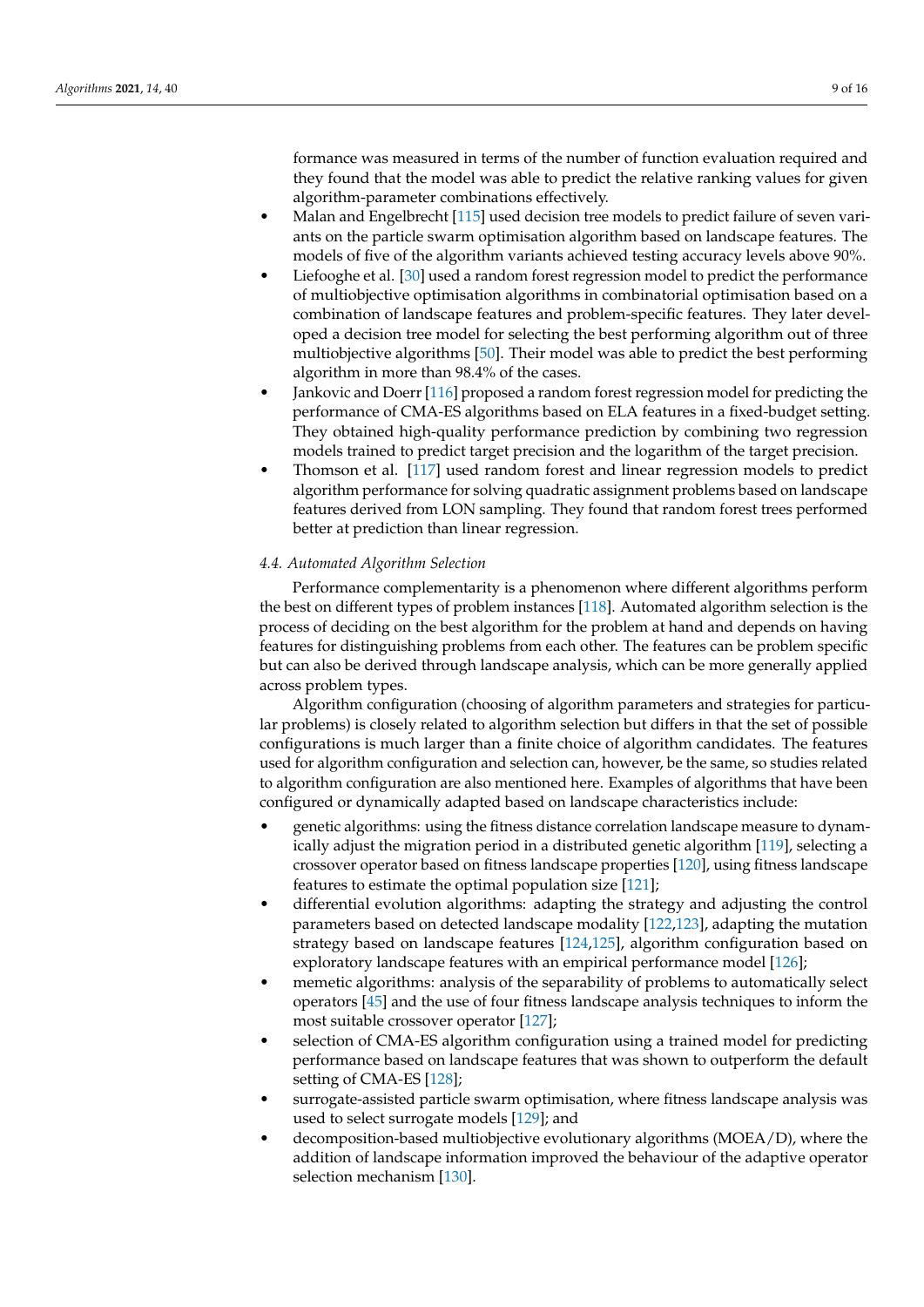There are many attempts at automated algorithm selection using landscape features and the reader is referred to a survey by Kerschke et al. [\[118\]](#page-14-17) for an overview of studies. Recent contributions not included in the Kerschke et al. survey include algorithm selection for the quadratic assignment problem [\[131,](#page-15-5)[132\]](#page-15-6), algorithm selection for the travelling salesman problem [\[133\]](#page-15-7), algorithm selection for the permutation flowshop problem [\[134\]](#page-15-8) and a form of automated algorithm selection for constraint handling techniques with differential evolution [\[61\]](#page-12-22).

From the above, it is clear that landscape analysis is playing an important role in both algorithm performance prediction and automated algorithm configuration and selection.

# <span id="page-9-0"></span>**5. Opportunities for Further Research**

This survey highlights that fitness landscape analysis techniques are being applied in contexts beyond evolutionary computation. The wider scope of landscape analysis introduces interesting challenges and offers many opportunities for further research. Three ideas are discussed here.

Technique 26 in Table [1](#page-4-0) proposes an approach to analysing the search space of coevolution by tracking differences between the objective and subjective landscapes. This notion of coupled landscapes, where landscapes are dynamic and a change in one effects the other, may be applicable in contexts wider than coevolution. For example, in generative adversarial networks (GANs), the error landscapes of the generator and discriminator networks are coupled in a similar way to the landscapes of coevolution. It would be interesting to investigate whether landscape analysis could be used in the context of GANs to better understand the dynamics of adversarial training.

Most of the research in landscape analysis is restricted to single objective search spaces. However, many real-world problems have multiple conflicting objectives. Technique 32 in the survey [\[50\]](#page-11-20) is an important contribution as it provides a first set of numerical features for characterising local features of multiobjective problems. More work is needed in applying this approach to a wider range of problems and algorithms and also adapting the approach for use in continuous search spaces. There is still a gap in techniques for practically characterising global features of multiobjective search spaces. PLOS-nets [\[30,](#page-11-4)[31\]](#page-11-0) have been proposed for capturing the global structure of multiobjective landscapes, but it is still not clear how this approach can be scaled to large-size problems.

Surrogate modelling has become an important technique for managing optimisation problems that have computationally expensive objective functions. Initial investigations into landscape analysis of surrogate functions [\[68\]](#page-12-14) were not very successful and further work is needed to identify landscape analysis techniques that are suitable for characterising surrogate functions so that the analysis is indicative of the characteristics of the actual landscape.

#### **6. Conclusions**

Research in landscape analysis has moved from being a theoretical topic in evolutionary computation to being extensively applied as a practical tool in the wider context of optimisation and has recently also been applied in machine learning. This survey describes advances in landscape analysis in the last decade, including a number of new techniques for landscape analysis and studies relating to sampling and robustness of measures. The survey also highlights the wide range of applications of landscape analysis in understanding complex problems, explaining algorithm behaviour, predicting algorithm performance and automatically configuring and selecting algorithms. Landscape analysis clearly has an important role to play in reducing the unpredictability of algorithms and advancing the field of optimisation and machine learning to a place where our technology can be trusted to solve real-world problems.

**Funding:** This research was funded by the National Research Foundation of South Africa (Grant Number: 120837).

**Conflicts of Interest:** The author declares no conflict of interest.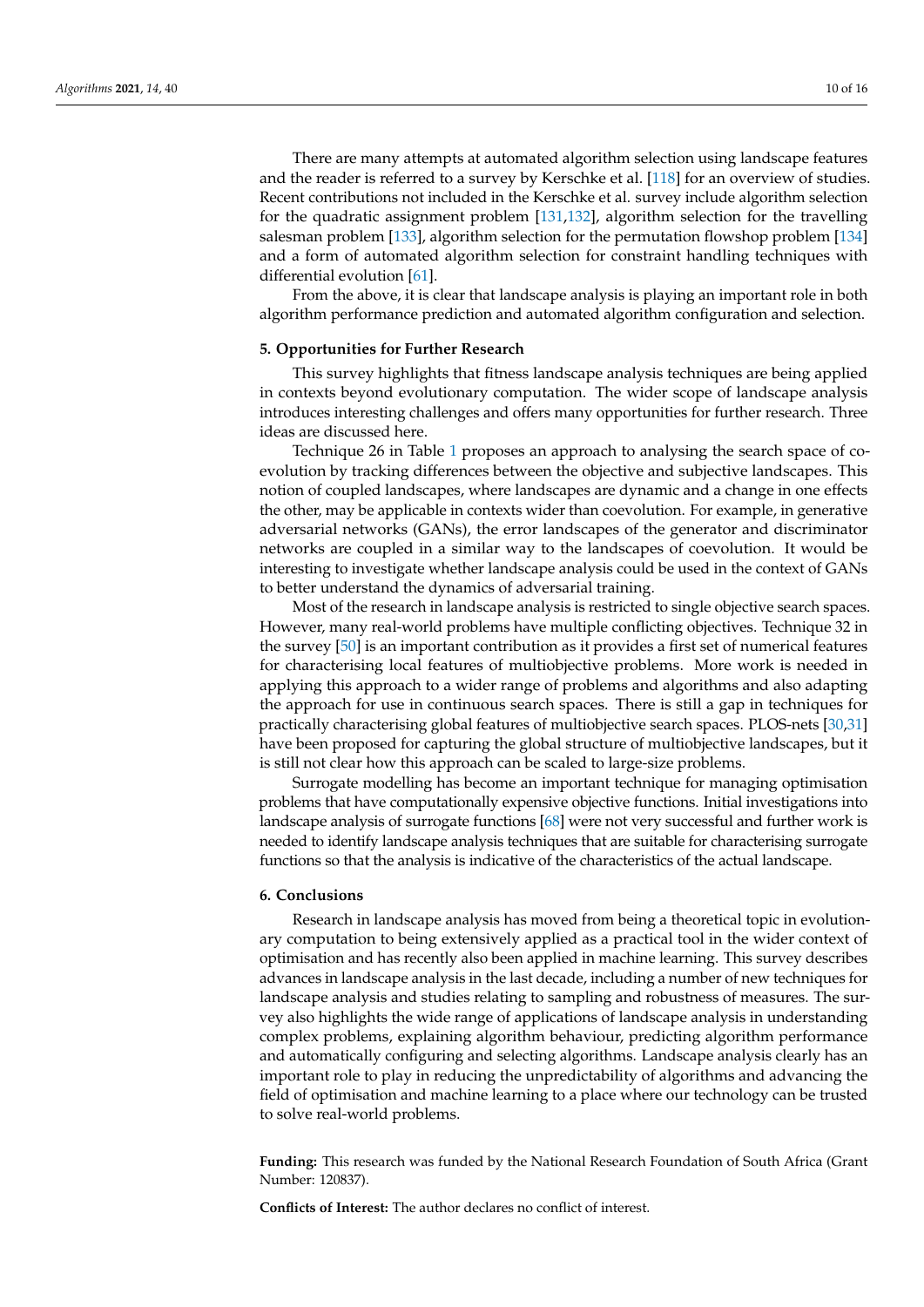# **References**

- <span id="page-10-0"></span>1. Malan, K.M.; Engelbrecht, A.P. A survey of techniques for characterising fitness landscapes and some possible ways forward. *Inf. Sci.* **2013**, *241*, 148–163. [\[CrossRef\]](http://doi.org/10.1016/j.ins.2013.04.015)
- <span id="page-10-1"></span>2. Wright, S. The Roles of Mutation, Inbreeding, Crossbreeding, and Selection in evolution. In Proceedings of the Sixth International Congress on Genetics, Ithaca, NY, USA, 24–31 August 1932; pp. 356–366.
- <span id="page-10-2"></span>3. Stadler, P.F. Fitness Landscapes. In *Biological Evolution and Statistical Physics*; Michael Lässig, A.V., Ed.; Lecture Notes in Physics; Springer: Berlin/Heidelberg, Germany, 2002; Volume 585, pp. 183–204.
- <span id="page-10-3"></span>4. Verel, S.; Liefooghe, A.; Dhaenens, C. Set-based multiobjective fitness landscapes: A preliminary study. In Proceedings of the 13th annual Conference on Genetic and Evolutionary Computation, Dublin, Ireland, 12–16 July 2011; pp. 769–776.
- <span id="page-10-4"></span>5. Malan, K.M.; Oberholzer, J.F.; Engelbrecht, A.P. Characterising constrained continuous optimisation problems. In Proceedings of the 2015 IEEE Congress on Evolutionary Computation (CEC), Sendai, Japan, 25–28 May 2015; pp. 1351–1358.
- <span id="page-10-5"></span>6. Hordijk, W.; Kauffman, S.A. Correlation analysis of coupled fitness landscapes. *Complexity* **2005**, *10*, 41–49. [\[CrossRef\]](http://dx.doi.org/10.1002/cplx.20092)
- <span id="page-10-6"></span>7. Richter, H. Evolutionary Optimization in Spatio-temporal Fitness Landscapes. In *Parallel Problem Solving from Nature—PPSN IX*; Springer: Berlin/Heidelberg, Germany, 2006; pp. 1–10. [\[CrossRef\]](http://dx.doi.org/10.1007/11844297_1)
- <span id="page-10-7"></span>8. Richter, H. Coupled map lattices as spatio-temporal fitness functions: Landscape measures and evolutionary optimization. *Phys. D Nonlinear Phenom.* **2008**, *237*, 167–186. [\[CrossRef\]](http://dx.doi.org/10.1016/j.physd.2007.08.016)
- <span id="page-10-8"></span>9. Yazdani, D.; Nguyen, T.T.; Branke, J. Robust Optimization Over Time by Learning Problem Space Characteristics. *IEEE Trans. Evol. Comput.* **2019**, *23*, 143–155. [\[CrossRef\]](http://dx.doi.org/10.1109/TEVC.2018.2843566)
- <span id="page-10-9"></span>10. Richter, H. Codynamic fitness landscapes of coevolutionary minimal substrates. In Proceedings of the 2014 IEEE Congress on Evolutionary Computation (CEC), Beijing, China, 6–11 July 2014; pp. 2692–2699. [\[CrossRef\]](http://dx.doi.org/10.1109/CEC.2014.6900272)
- <span id="page-10-10"></span>11. De Jong, E.D. Objective Fitness Correlation. In Proceedings of the 9th Annual Conference on Genetic and Evolutionary Computation (GECCO '07), London, UK, 7–11 July 2007; Association for Computing Machinery: New York, NY, USA, 2007; pp. 440–447. [\[CrossRef\]](http://dx.doi.org/10.1145/1276958.1277055)
- <span id="page-10-11"></span>12. Richter, H. Dynamic landscape models of coevolutionary games. *Biosystems* **2017**, *153–154*, 26–44. [\[CrossRef\]](http://dx.doi.org/10.1016/j.biosystems.2017.02.002) [\[PubMed\]](http://www.ncbi.nlm.nih.gov/pubmed/28238940)
- <span id="page-10-12"></span>13. Choromanska, A.; Henaff, M.; Mathieu, M.; Arous, G.B.; LeCun, Y. The Loss Surfaces of Multilayer Networks. In Proceedings of the 18th International Conference on Artificial Intelligence and Statistics, São Paulo, Brazil, 21–25 June 2015; pp. 192–204.
- <span id="page-10-13"></span>14. Im, D.J.; Tao, M.; Branson, K. An empirical analysis of the optimization of deep network loss surfaces. *arXiv* **2016**, arXiv:1612.04010.
- <span id="page-10-14"></span>15. Li, H.; Xu, Z.; Taylor, G.; Studer, C.; Goldstein, T. Visualizing the Loss Landscape of Neural Nets. In *Advances in Neural Information Processing Systems 31*; Bengio, S., Wallach, H., Larochelle, H., Grauman, K., Cesa-Bianchi, N., Garnett, R., Eds.; Curran Associates, Inc.: Duchess County, NY, USA, 2018; pp. 6389–6399.
- <span id="page-10-15"></span>16. Bosman, A.S.; Engelbrecht, A.; Helbig, M. Search space boundaries in neural network error landscape analysis. In Proceedings of the 2016 IEEE Symposium Series on Computational Intelligence (SSCI), Athens, Greece, 6–9 December 2016; pp. 1–8.
- <span id="page-10-17"></span>17. Bosman, A.; Engelbrecht, A.; Helbig, M. Fitness Landscape Analysis of Weight-Elimination Neural Networks. *Neural Process. Lett.* **2018**, *48*, 353–373. [\[CrossRef\]](http://dx.doi.org/10.1007/s11063-017-9729-9)
- <span id="page-10-18"></span>18. Bosman, A.S.; Engelbrecht, A.; Helbig, M. Loss Surface Modality of Feed-Forward Neural Network Architectures. *arXiv* **2019**, arXiv:1905.10268.
- <span id="page-10-16"></span>19. Bosman, A.S.; Engelbrecht, A.; Helbig, M. Visualising Basins of Attraction for the Cross-Entropy and the Squared Error Neural Network Loss Functions. *Neurocomputing* **2020**, *400*, 113–136. [\[CrossRef\]](http://dx.doi.org/10.1016/j.neucom.2020.02.113)
- <span id="page-10-19"></span>20. Pitzer, E.; Affenzeller, M. A Comprehensive Survey on Fitness Landscape Analysis. In *Recent Advances in Intelligent Engineering Systems*; Springer: Berlin/Heidelberg, Germany, 2012; pp. 161–191. [\[CrossRef\]](http://dx.doi.org/10.1007/978-3-642-23229-9_8)
- <span id="page-10-20"></span>21. Goldberg, D.E. Simple Genetic Algorithms and the Minimal Deceptive Problem. In *Genetic Algorithms and Simulated Annealing*; Davis, L., Ed.; Pitman: London, UK, 1987; Chapter 6, pp. 74–88.
- <span id="page-10-21"></span>22. Lu, G.; Li, J.; Yao, X. Fitness-Probability Cloud and a Measure of Problem Hardness for Evolutionary Algorithms. In *Evolutionary Computation in Combinatorial Optimization*; Lecture Notes in Computer Science; Springer: Berlin/Heidelberg, Germany, 2011; Volume 6622/2011, pp. 108–117.
- <span id="page-10-22"></span>23. Ochoa, G.; Tomassini, M.; Vérel, S.; Darabos, C. A Study of NK Landscapes' Basins and Local Optima Networks. In Proceedings of the Genetic and Evolutionary Computation Conference, Atlanta, GA, USA, 12–16 July 2008; pp. 555–562.
- <span id="page-10-23"></span>24. Vérel, S.; Ochoa, G.; Tomassini, M. The Connectivity of NK Landscapes' Basins: A Network Analysis. In Proceedings of the Eleventh International Conference on the Simulation and Synthesis of Living Systems, Winchester, France, 5–8 August 2008; pp. 648–655.
- 25. Tomassini, M.; Vérel, S.; Ochoa, G. Complex-network analysis of combinatorial spaces: The *NK* landscape case. *Phys. Rev. E* **2008**, *78*, 066114. [\[CrossRef\]](http://dx.doi.org/10.1103/PhysRevE.78.066114) [\[PubMed\]](http://www.ncbi.nlm.nih.gov/pubmed/19256912)
- 26. Ochoa, G.; Vérel, S.; Tomassini, M. First-Improvement vs. Best-Improvement Local Optima Networks of NK Landscapes. In *Parallel Problem Solving from Nature—PPSN XI*; Lecture Notes in Computer Science; Springer: Berlin/Heidelberg, Germany, 2010; Volume 6238, pp. 104–113.
- 27. Vérel, S.; Daolio, F.; Ochoa, G.; Tomassini, M. Local Optima Networks with Escape Edges. In *Artificial Evolution*; Springer: Berlin/Heidelberg, Germany, 2011; pp. 49–60.
- 28. Vérel, S.; Ochoa, G.; Tomassini, M. Local Optima Networks of NK Landscapes With Neutrality. *IEEE Trans. Evol. Comput.* **2011**, *15*, 783–797. [\[CrossRef\]](http://dx.doi.org/10.1109/TEVC.2010.2046175)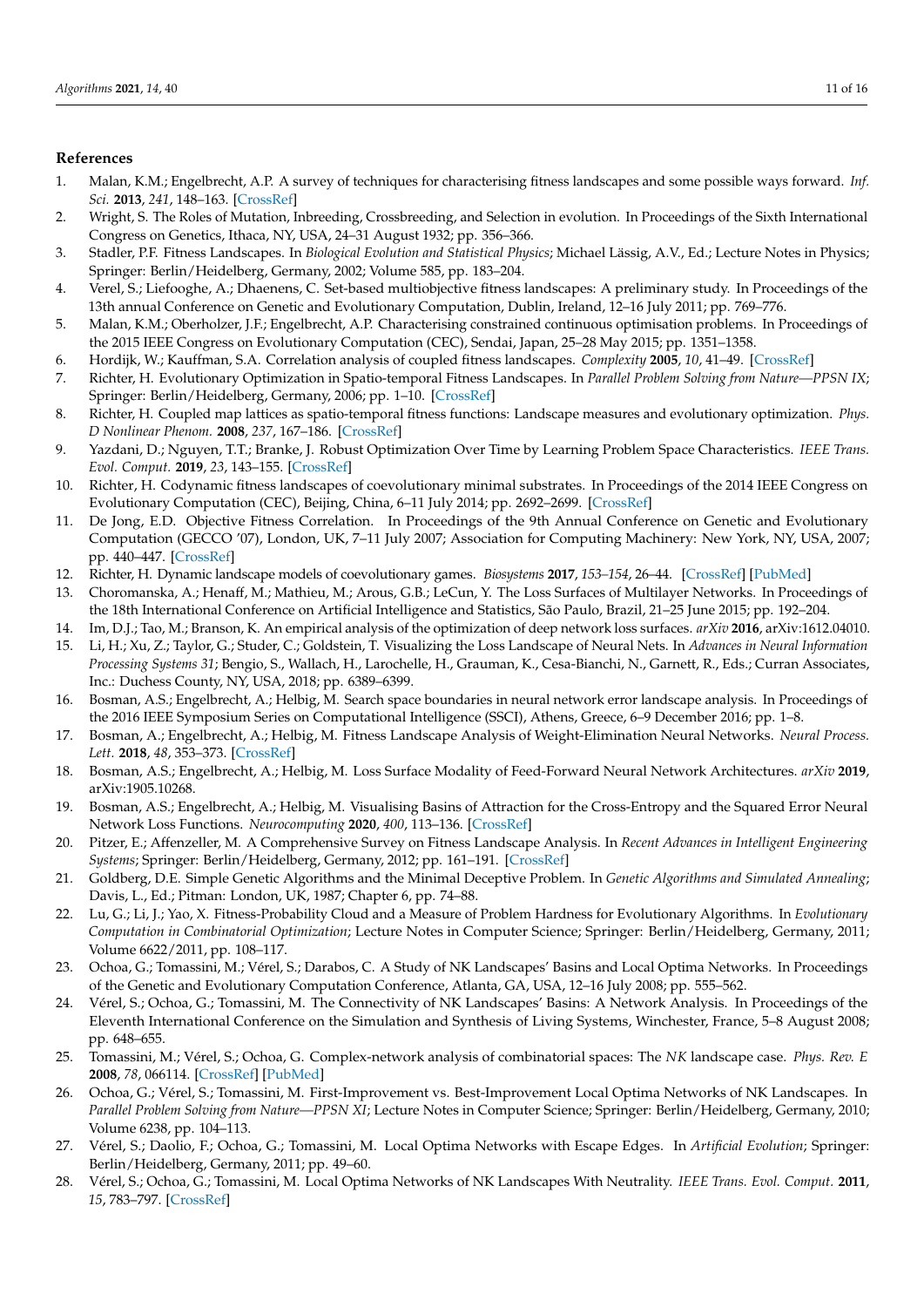- 29. Herrmann, S.; Ochoa, G.; Rothlauf, F. Coarse-Grained Barrier Trees of Fitness Landscapes. In *Parallel Problem Solving from Nature—PPSN XIV*; Springer International Publishing: New York, NY, USA, 2016; pp. 901–910. [\[CrossRef\]](http://dx.doi.org/10.1007/978-3-319-45823-6_84)
- <span id="page-11-4"></span>30. Liefooghe, A.; Derbel, B.; Vérel, S.; López-Ibáñez, M.; Aguirre, H.; Tanaka, K. On Pareto local optimal solutions networks. In Proceedings of the International Conference on Parallel Problem Solving from Nature, Coimbra, Portugal, 8–12 September 2018; Springer: Berlin/Heidelberg, Germany, 2018, pp. 232–244.
- <span id="page-11-0"></span>31. Fieldsend, J.E.; Alyahya, K. Visualising the Landscape of Multi-objective Problems Using Local Optima Networks. In Proceedings of the Genetic and Evolutionary Computation Conference Companion (GECCO '19), Prague, Czech Republic, 13–17 July 2019; ACM: New York, NY, USA, 2019; pp. 1421–1429.
- <span id="page-11-1"></span>32. Iclanzan, D.; Daolio, F.; Tomassini, M. Data-driven Local Optima Network Characterization of QAPLIB Instances. In Proceedings of the 2014 Annual Conference on Genetic and Evolutionary Computation (GECCO '14), Vancouver, BC, Canada, 12–16 July 2014; pp. 453–460.
- <span id="page-11-2"></span>33. Verel, S.; Daolio, F.; Ochoa, G.; Tomassini, M. Sampling Local Optima Networks of Large Combinatorial Search Spaces: The QAP Case. In *Parallel Problem Solving from Nature—PPSN XV*; Springer: Cham, Switzerland, 2018; pp. 257–268. [\[CrossRef\]](http://dx.doi.org/10.1007/978-3-319-99259-4_21)
- <span id="page-11-3"></span>34. Adair, J.; Ochoa, G.; Malan, K.M. Local Optima Networks for Continuous Fitness Landscapes. In Proceedings of the Genetic and Evolutionary Computation Conference Companion (GECCO '19), Prague, Czech Republic, 13–17 July 2019; pp. 1407–1414.
- <span id="page-11-5"></span>35. Ochoa, G.; Vérel, S.; Daolio, F.; Tomassini, M. Local Optima Networks: A New Model of Combinatorial Fitness Landscapes. In *Recent Advances in the Theory and Application of Fitness Landscapes*; Richter, H., Engelbrecht, A., Eds.; Springer: Berlin/Heidelberg, Germany, 2014; pp. 233–262.
- <span id="page-11-6"></span>36. Ochoa, G.; Veerapen, N. Mapping the global structure of TSP fitness landscapes. *J. Heuristics* **2018**, *24*, 265–294. [\[CrossRef\]](http://dx.doi.org/10.1007/s10732-017-9334-0)
- <span id="page-11-7"></span>37. Thomson, S.L.; Ochoa, G.; Verel, S. Clarifying the Difference in Local Optima Network Sampling Algorithms. In *Evolutionary Computation in Combinatorial Optimization*; Springer International Publishing: New York, NY, USA, 2019; pp. 163–178. [\[CrossRef\]](http://dx.doi.org/10.1007/978-3-030-16711-0_11)
- <span id="page-11-8"></span>38. Herrmann, S.; Rothlauf, F. Predicting Heuristic Search Performance with PageRank Centrality in Local Optima Networks. In Proceedings of the Genetic and Evolutionary Computation Conference, GECCO 2015, Madrid, Spain, 11–15 July 2015; pp. 401–408. [\[CrossRef\]](http://dx.doi.org/10.1145/2739480.2754691)
- <span id="page-11-9"></span>39. Mersmann, O.; Bischl, B.; Trautmann, H.; Preuss, M.; Weihs, C.; Rudolph, G. Exploratory Landscape Analysis. In Proceedings of the 13th Annual Conference on Genetic and Evolutionary Computation (GECCO '11), Dublin, Ireland, 12–16 July 2011; pp. 829–836. [\[CrossRef\]](http://dx.doi.org/10.1145/2001576.2001690)
- <span id="page-11-10"></span>40. Kerschke, P.; Preuss, M.; Hernández, C.; Schütze, O.; Sun, J.Q.; Grimme, C.; Rudolph, G.; Bischl, B.; Trautmann, H. Cell Mapping Techniques for Exploratory Landscape Analysis. In *Advances in Intelligent Systems and Computing*; Springer International Publishing: Berlin/Heidelberg, Germany, 2014; pp. 115–131. [\[CrossRef\]](http://dx.doi.org/10.1007/978-3-319-07494-8_9)
- <span id="page-11-11"></span>41. Kerschke, P.; Trautmann, H. The R-Package FLACCO for exploratory landscape analysis with applications to multi-objective optimization problems. In Proceedings of the 2016 IEEE Congress on Evolutionary Computation (CEC), Vancouver, Canada, 24–29 July 2016; pp. 5262–5269. [\[CrossRef\]](http://dx.doi.org/10.1109/CEC.2016.7748359)
- <span id="page-11-12"></span>42. Kerschke, P.; Trautmann, H. Comprehensive Feature-Based Landscape Analysis of Continuous and Constrained Optimization Problems Using the R-Package Flacco. In *Studies in Classification, Data Analysis, and Knowledge Organization*; Springer International Publishing: Berlin/Heidelberg, Germany, 2019; pp. 93–123. [\[CrossRef\]](http://dx.doi.org/10.1007/978-3-030-25147-5_7)
- <span id="page-11-13"></span>43. Morgan, R.; Gallagher, M. Length scale for characterising continuous optimization problems. In Proceedings of the 12th International Conference on Parallel Problem Solving from Nature—Part I, Taormina, Italy, 1–5 September 2012; pp. 407–416.
- <span id="page-11-14"></span>44. Morgan, R.; Gallagher, M. Analysing and characterising optimization problems using length scale. *Soft Comput.* **2015**, *21*, 1735– 1752. [\[CrossRef\]](http://dx.doi.org/10.1007/s00500-015-1878-z)
- <span id="page-11-15"></span>45. Caraffini, F.; Neri, F.; Picinali, L. An analysis on separability for Memetic Computing automatic design. *Inf. Sci.* **2014**, *265*, 1–22. [\[CrossRef\]](http://dx.doi.org/10.1016/j.ins.2013.12.044)
- <span id="page-11-16"></span>46. Malan, K.M.; Engelbrecht, A.P. A progressive random walk algorithm for sampling continuous fitness landscapes. In Proceedings of the IEEE Congress on Evolutionary Computation, Beijing, China, 6–11 July 2014; pp. 2507–2514.
- <span id="page-11-17"></span>47. Shirakawa, S.; Nagao, T. Bag of local landscape features for fitness landscape analysis. *Soft Comput.* **2016**, *20*, 3787–3802. [\[CrossRef\]](http://dx.doi.org/10.1007/s00500-016-2091-4)
- <span id="page-11-18"></span>48. Sun, Y.; Kirley, M.; Halgamuge, S.K. Quantifying Variable Interactions in Continuous Optimization Problems. *IEEE Trans. Evol. Comput.* **2017**, *21*, 249–264. [\[CrossRef\]](http://dx.doi.org/10.1109/TEVC.2016.2599164)
- <span id="page-11-19"></span>49. Wang, M.; Li, B.; Zhang, G.; Yao, X. Population Evolvability: Dynamic Fitness Landscape Analysis for Population-Based Metaheuristic Algorithms. *IEEE Trans. Evol. Comput.* **2018**, *22*, 550–563. [\[CrossRef\]](http://dx.doi.org/10.1109/TEVC.2017.2744324)
- <span id="page-11-20"></span>50. Liefooghe, A.; Daolio, F.; Verel, S.; Derbel, B.; Aguirre, H.; Tanaka, K. Landscape-Aware Performance Prediction for Evolutionary Multi-objective Optimization. *IEEE Trans. Evol. Comput.* **2019**, 1. [\[CrossRef\]](http://dx.doi.org/10.1109/TEVC.2019.2940828)
- <span id="page-11-21"></span>51. Verel, S.; Liefooghe, A.; Jourdan, L.; Dhaenens, C. On the structure of multiobjective combinatorial search space: MNK-landscapes with correlated objectives. *Eur. J. Oper. Res.* **2013**, *227*, 331–342. [\[CrossRef\]](http://dx.doi.org/10.1016/j.ejor.2012.12.019)
- <span id="page-11-22"></span>52. Liefooghe, A.; Verel, S.; Aguirre, H.; Tanaka, K. What Makes an Instance Difficult for Black-Box 0–1 Evolutionary Multiobjective Optimizers? In *Artificial Evolution*; Lecture Notes in Computer Science; Springer: Berlin/Heidelberg, Germany, 2014; Volume 8752, pp. 3–15.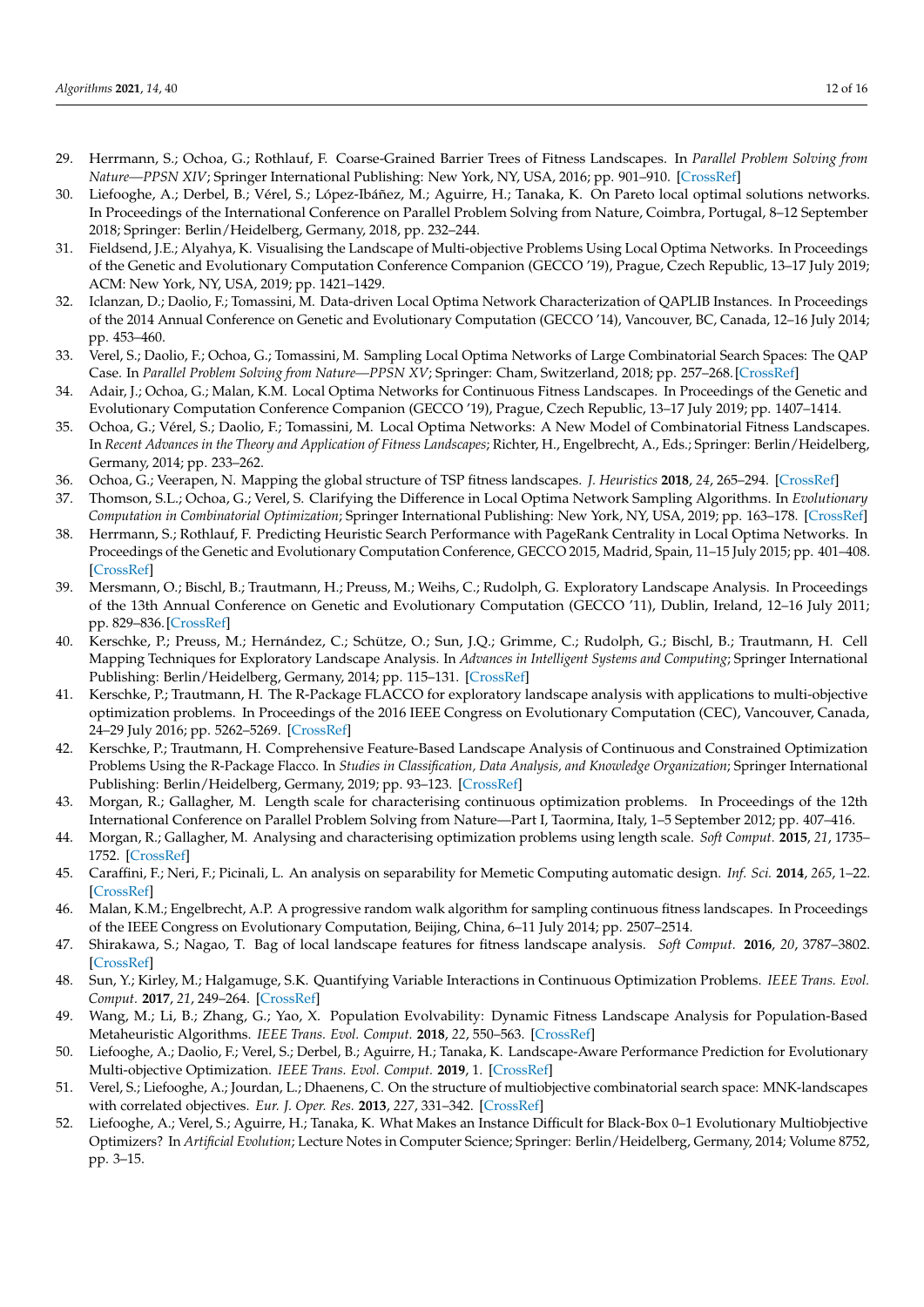- <span id="page-12-0"></span>53. Bosman, A.S.; Engelbrecht, A.P.; Helbig, M. Progressive Gradient Walk for Neural Network Fitness Landscape Analysis. In Proceedings of the Genetic and Evolutionary Computation Conference Companion (GECCO '18), Kyoto, Japan, 15–19 July 2018; pp. 1473–1480.
- <span id="page-12-1"></span>54. Morgan, R.; Gallagher, M. Sampling Techniques and Distance Metrics in High Dimensional Continuous Landscape Analysis: Limitations and Improvements. *IEEE Trans. Evol. Comput.* **2014**, *18*, 456–461. [\[CrossRef\]](http://dx.doi.org/10.1109/TEVC.2013.2281521)
- <span id="page-12-2"></span>55. Renau, Q.; Doerr, C.; Dreo, J.; Doerr, B. Exploratory Landscape Analysis is Strongly Sensitive to the Sampling Strategy. In *Parallel Problem Solving from Nature—PPSN XVI*; Springer International Publishing: New York, NY, USA, 2020; pp. 139–153. [\[CrossRef\]](http://dx.doi.org/10.1007/978-3-030-58115-2_10)
- <span id="page-12-3"></span>56. Saleem, S.; Gallagher, M.; Wood, I. Direct Feature Evaluation in Black-Box Optimization Using Problem Transformations. *Evol. Comput.* **2019**, *27*, 75–98. [\[CrossRef\]](http://dx.doi.org/10.1162/evco_a_00247) [\[PubMed\]](http://www.ncbi.nlm.nih.gov/pubmed/30592633)
- <span id="page-12-4"></span>57. Muñoz, M.A.; Kirley, M.; Smith-Miles, K. Analyzing Randomness Effects on the Reliability of Landscape Analysis. 2020. Available online: [https://www.researchgate.net/publication/325483674\\_Analyzing\\_randomness\\_effects\\_on\\_the\\_reliability\\_](https://www.researchgate.net/publication/325483674_Analyzing_randomness_effects_on_the_reliability_of_Landscape_Analysis) [of\\_Landscape\\_Analysis](https://www.researchgate.net/publication/325483674_Analyzing_randomness_effects_on_the_reliability_of_Landscape_Analysis) (accessed on 15 November 2020). [\[CrossRef\]](http://dx.doi.org/10.13140/RG.2.2.23838.64327/1)
- <span id="page-12-5"></span>58. Pitzer, E.; Beham, A.; Affenzeller, M. Generic Hardness Estimation Using Fitness and Parameter Landscapes Applied to Robust Taboo Search and the Quadratic Assignment Problem. In Proceedings of the 14th Annual Conference Companion on Genetic and Evolutionary Computation, Philadelphia, PA, USA, 12–16 July 2012; pp. 393–400.
- <span id="page-12-6"></span>59. Muñoz, M.A.; Kirley, M.; Halgamuge, S.K. Exploratory Landscape Analysis of Continuous Space Optimization Problems Using Information Content. *IEEE Trans. Evol. Comput.* **2015**, *19*, 74–87. [\[CrossRef\]](http://dx.doi.org/10.1109/TEVC.2014.2302006)
- <span id="page-12-7"></span>60. Moser, I.; Gheorghita, M. Combining search space diagnostics and optimisation. In Proceedings of the 2012 IEEE Congress on Evolutionary Computation, Brisbane, Australia, 10–15 June 2012. [\[CrossRef\]](http://dx.doi.org/10.1109/cec.2012.6256454)
- <span id="page-12-22"></span>61. Malan, K.M. Landscape-Aware Constraint Handling Applied to Differential Evolution. In *Theory and Practice of Natural Computing*; Lecture Notes in Computer Science; Springer: Cham, Switzerland, 2018; Volume 11324, pp. 176–187.
- <span id="page-12-8"></span>62. Janković, A.; Doerr, C. Adaptive landscape analysis. In Proceedings of the Genetic and Evolutionary Computation Conference Companion, Prague, Czech Republic, 13–17 July 2019. [\[CrossRef\]](http://dx.doi.org/10.1145/3319619.3326905)
- <span id="page-12-9"></span>63. Muñoz, M.A.; Kirley, M.; Halgamuge, S.K. Landscape characterization of numerical optimization problems using biased scattered data. In Proceedings of the IEEE Congress on Evolutionary Computation, Brisbane, Australia, 10–15 June 2012; pp. 1–8.
- <span id="page-12-10"></span>64. Beham, A.; Pitzer, E.; Wagner, S.; Affenzeller, M. Integrating Exploratory Landscape Analysis into Metaheuristic Algorithms. In *Computer Aided Systems Theory—EUROCAST 2017*; Lecture Notes in Computer Science; Springer: Cham, Switzerland, 2018; Volume 10671, pp. 473–480.
- <span id="page-12-11"></span>65. Muñoz, M.A.; Smith-Miles, K. Effects of function translation and dimensionality reduction on landscape analysis. In Proceedings of the 2015 IEEE Congress on Evolutionary Computation (CEC), Sendai, Japan, 12–14 June 2015; pp. 1336–1342.
- <span id="page-12-12"></span>66. Škvorc, U.; Eftimov, T.; Korošec, P. Understanding the problem space in single-objective numerical optimization using exploratory landscape analysis. *Appl. Soft Comput. J.* **2020**, *90*, 106138. [\[CrossRef\]](http://dx.doi.org/10.1016/j.asoc.2020.106138)
- <span id="page-12-13"></span>67. Scott, E.O.; Jong, K.A.D. Landscape Features for Computationally Expensive Evaluation Functions: Revisiting the Problem of Noise. In *Parallel Problem Solving from Nature—PPSN XIV*; Springer: Cham, Switzerland, 2016; pp. 952–961. [\[CrossRef\]](http://dx.doi.org/10.1007/978-3-319-45823-6_89)
- <span id="page-12-14"></span>68. Werth, B.; Pitzer, E.; Affenzeller, M. Surrogate-Assisted Fitness Landscape Analysis for Computationally Expensive Optimization. In *Computer Aided Systems Theory – EUROCAST 2019*; Lecture Notes in Computer Science; Springer: Cham, Switzerland, 2020; pp. 247–254.
- <span id="page-12-15"></span>69. Daolio, F.; Vérel, S.; Ochoa, G.; Tomassini, M. Local Optima Networks of the Quadratic Assignment Problem. In Proceedings of the IEEE Congress on Evolutionary Computation, Barcelona, Spain, 18–23 July 2010; pp. 1–8.
- 70. Chicano, F.; Daolio, F.; Ochoa, G.; Vérel, S.; Tomassini, M.; Alba, E. Local Optima Networks, Landscape Autocorrelation and Heuristic Search Performance. In *Parallel Problem Solving from Nature—PPSN XII*; Lecture Notes in Computer Science; Springer: Berlin/Heidelberg, Germany, 2012; Volume 7492, pp. 337–347.
- <span id="page-12-16"></span>71. Tayarani-N., M.H.; Prügel-Bennett, A. Quadratic assignment problem: A landscape analysis. *Evol. Intell.* **2015**, *8*, 165–184. [\[CrossRef\]](http://dx.doi.org/10.1007/s12065-015-0132-z)
- <span id="page-12-17"></span>72. Prügel-Bennett, A.; Tayarani-Najaran, M. Maximum Satisfiability: Anatomy of the Fitness Landscape for a Hard Combinatorial Optimization Problem. *IEEE Trans. Evol. Comput.* **2012**, *16*, 319–338. [\[CrossRef\]](http://dx.doi.org/10.1109/TEVC.2011.2163638)
- <span id="page-12-18"></span>73. Ochoa, G.; Chicano, F. Local Optima Network Analysis for MAX-SAT. In Proceedings of the Genetic and Evolutionary Computation Conference Companion, Prague, Czech Republic, 13–17 July 2019; pp. 1430–1437. [\[CrossRef\]](http://dx.doi.org/10.1145/3319619.3326855)
- <span id="page-12-19"></span>74. Daolio, F.; Vérel, S.; Ochoa, G.; Tomassini, M. Local Optima Networks of the Permutation Flow-Shop Problem. In *Artificial Evolution—EA 2013*; Revised Selected Papers; Springer: Berlin/Heidelberg, Germany, 2013; Volume 8752, pp. 41–52.
- 75. Hernando, L.; Daolio, F.; Veerapen, N.; Ochoa, G. Local Optima Networks of the Permutation Flowshop Scheduling Problem: Makespan vs. total flow time. In Proceedings of the IEEE Congress on Evolutionary Computation—CEC 2017, San Sebastian, Spain, 5–8 June 2017; pp. 1964–1971.
- <span id="page-12-20"></span>Baioletti, M.; Santucci, V. Fitness Landscape Analysis of the Permutation Flowshop Scheduling Problem with Total Flow Time Criterion. In *Computational Science and Its Applications—ICCSA 2017*; Lecture Notes in Computer Science; Springer: Cham, Switzerland, 2017; pp. 705–716.
- <span id="page-12-21"></span>77. Morgan, R.; Gallagher, M. *Fitness Landscape Analysis of Circles in a Square Packing Problems*; Lecture Notes in Computer Science; Springer: Cham, Switzerland, 2014; pp. 455–466. [\[CrossRef\]](http://dx.doi.org/10.1007/978-3-319-13563-2_39)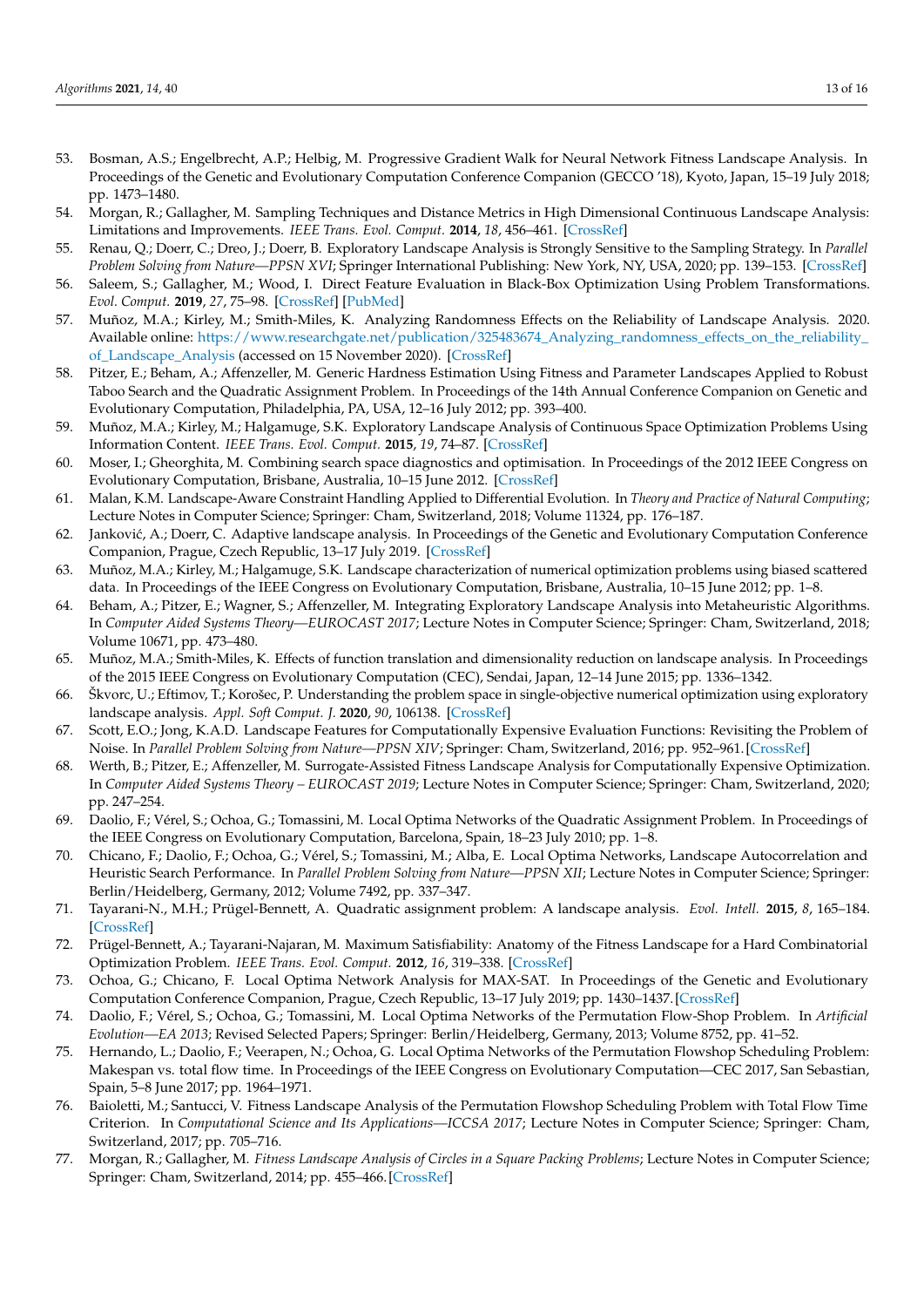- <span id="page-13-0"></span>78. Alyahya, K.; Rowe, J.E. Landscape Analysis of a Class of NP-Hard Binary Packing Problems. *Evol. Comput.* **2019**, *27*, 47–73. [\[CrossRef\]](http://dx.doi.org/10.1162/evco_a_00237)
- <span id="page-13-1"></span>79. Ochoa, G.; Veerapen, N.; Whitley, D.; Burke, E.K. The Multi-Funnel Structure of TSP Fitness Landscapes: A Visual Exploration. In *Artificial Evolution—EA 2015*; Lecture Notes in Computer Science; Revised Selected Papers; Springer: Berlin/Heidelberg, Germany, 2015; Volume 9554, pp. 1–13.
- 80. Veerapen, N.; Ochoa, G.; Tinós, R.; Whitley, D. Tunnelling Crossover Networks for the Asymmetric TSP. In *Parallel Problem Solving from Nature—PPSN XIV*; Lecture Notes in Computer Science; Springer: Berlin/Heidelberg, Germany, 2016; Volume 9921, pp. 994–1003.
- 81. Ochoa, G.; Veerapen, N. Deconstructing the Big Valley Search Space Hypothesis. In *Evolutionary Computation in Combinatorial Optimization*; Springer: Cham, Switzerland, 2016; pp. 58–73. [\[CrossRef\]](http://dx.doi.org/10.1007/978-3-319-30698-8_5)
- <span id="page-13-2"></span>82. Tayarani-N., M.H.; Prügel-Bennett, A. An Analysis of the Fitness Landscape of Travelling Salesman Problem. *Evol. Comput.* **2016**, *24*, 347–384. [\[CrossRef\]](http://dx.doi.org/10.1162/EVCO_a_00154)
- <span id="page-13-3"></span>83. Tayarani-N., M.H.; Prügel-Bennett, A. Anatomy of the fitness landscape for dense graph-colouring problem. *Swarm Evol. Comput.* **2015**, *22*, 47–65. [\[CrossRef\]](http://dx.doi.org/10.1016/j.swevo.2015.01.005)
- <span id="page-13-4"></span>84. Ochoa, G.; Veerapen, N.; Daolio, F.; Tomassini, M. Understanding Phase Transitions with Local Optima Networks: Number Partitioning as a Case Study. In *Evolutionary Computation in Combinatorial Optimization—EvoCOP*; Lecture Notes in Computer Science; Springer: Berlin/Heidelberg, Germany, 2017; Volume 10197, pp. 233–248.
- <span id="page-13-5"></span>85. Ventresca, M.; Ombuki-Berman, B.; Runka, A. Predicting Genetic Algorithm Performance on the Vehicle Routing Problem Using Information Theoretic Landscape Measures. In *Evolutionary Computation in Combinatorial Optimization*; Lecture Notes in Computer Science; Springer: Berlin/Heidelberg, Germany, 2013; pp. 214–225.
- <span id="page-13-6"></span>86. Yafrani, M.E.; Martins, M.S.R.; Krari, M.E.; Wagner, M.; Delgado, M.R.B.S.; Ahiod, B.; Lüders, R. A fitness landscape analysis of the travelling thief problem. In Proceedings of the Genetic and Evolutionary Computation Conference, Kyoto, Japan, 15–19 July 2018; pp. 277–284.
- <span id="page-13-7"></span>87. Caamaño, P.; Bellas, F.; Becerra, J.A.; Díaz, V.; Duro, R.J. Experimental analysis of the relevance of fitness landscape topographical characterization. In Proceedings of the IEEE Congress on Evolutionary Computation, Brisbane, Australia, 10–15 June 2012; pp. 1–8.
- <span id="page-13-8"></span>88. Rodriguez-Maya, N.; Flores, J.J.; Graff, M. Predicting the RCGA Performance for the University Course Timetabling Problem. In *Intelligent Computing Systems*; Springer: Cham, Switzerland, 2016; pp. 31–45. [\[CrossRef\]](http://dx.doi.org/10.1007/978-3-319-30447-2_3)
- <span id="page-13-9"></span>89. Haraldsson, S.O.; Woodward, J.R.; Brownlee, A.E.I.; Smith, A.V.; Gudnason, V. Genetic Improvement of Runtime and Its Fitness Landscape in a Bioinformatics Application. In Proceedings of the Genetic and Evolutionary Computation Conference Companion (GECCO '17), Berlin, Germany, 15–19 July 2017; Association for Computing Machinery: New York, NY, USA, 2017; pp. 1521–1528. [\[CrossRef\]](http://dx.doi.org/10.1145/3067695.3082526)
- 90. Langdon, W.B.; Veerapen, N.; Ochoa, G. Visualising the Search Landscape of the Triangle Program. In *European Conference on Genetic Programming—EuroGP 2017*; Lecture Notes in Computer Science; Springer: Cham, Switzerland, 2017; Volume 10196, pp. 96–113.
- <span id="page-13-10"></span>91. Veerapen, N.; Daolio, F.; Ochoa, G. Modelling genetic improvement landscapes with local optima networks. In Proceedings of the Genetic and Evolutionary Computation Conference Companion, Berlin, Germany, 15–19 July 2017. [\[CrossRef\]](http://dx.doi.org/10.1145/3067695.3082518)
- <span id="page-13-11"></span>92. Aleti, A.; Moser, I.; Grunske, L. Analysing the Fitness Landscape of Search-based Software Testing Problems. *Autom. Softw. Eng.* **2017**, *24*, 603–621. [\[CrossRef\]](http://dx.doi.org/10.1007/s10515-016-0197-7)
- <span id="page-13-12"></span>93. Albunian, N.; Fraser, G.; Sudholt, D. Causes and effects of fitness landscapes in unit test generation. In Proceedings of the 2020 Genetic and Evolutionary Computation Conference, Cancún, Mexico, 8–12 July 2020; pp. 1204–1212. [\[CrossRef\]](http://dx.doi.org/10.1145/3377930.3390194)
- <span id="page-13-13"></span>94. Simoncini, D.; Barbe, S.; Schiex, T.; Verel, S. Fitness landscape analysis around the optimum in computational protein design. In Proceedings of the Genetic and Evolutionary Computation Conference, Kyoto, Japan, 15–19 July 2018.
- <span id="page-13-14"></span>95. Jakobovic, D.; Picek, S.; Martins, M.S.R.; Wagner, M. A Characterisation of S-Box Fitness Landscapes in Cryptography. In Proceedings of the Genetic and Evolutionary Computation Conference (GECCO '19), Prague, Czech Republic, 13–17 July 2019; Association for Computing Machinery: New York, NY, USA, 2019; pp. 285–293. [\[CrossRef\]](http://dx.doi.org/10.1145/3321707.3321850)
- <span id="page-13-15"></span>96. Harrison, K.R.; Ombuki-Berman, B.M.; Engelbrecht, A.P. The Parameter Configuration Landscape: A Case Study on Particle Swarm Optimization. In Proceedings of the 2019 IEEE Congress on Evolutionary Computation (CEC), Wellington, New Zealand, 10–13 June 2019; pp. 808–814. [\[CrossRef\]](http://dx.doi.org/10.1109/cec.2019.8790242)
- <span id="page-13-16"></span>97. Waibel, C.; Mavromatidis, G.; Evins, R.; Carmeliet, J. A comparison of building energy optimization problems and mathematical test functions using static fitness landscape analysis. *J. Build. Perform. Simul.* **2019**, *12*, 789–811. [\[CrossRef\]](http://dx.doi.org/10.1080/19401493.2019.1671897)
- <span id="page-13-17"></span>98. van Aardt, W.A.; Bosman, A.S.; Malan, K.M. Characterising neutrality in neural network error landscapes. In Proceedings of the 2017 IEEE Congress on Evolutionary Computation (CEC), San Sebastian, Spain, 5–8 June 2017; pp. 1374–1381.
- <span id="page-13-18"></span>99. Mostert, W.; Malan, K.; Engelbrecht, A. Filter versus wrapper feature selection based on problem landscape features. In Proceedings of the Genetic and Evolutionary Computation Conference Companion, Kyoto, Japan, 15–19 July 2018; pp. 1489–1496. [\[CrossRef\]](http://dx.doi.org/10.1145/3205651.3208305)
- <span id="page-13-19"></span>100. Mostert, W.; Malan, K.M.; Ochoa, G.; Engelbrecht, A.P. Insights into the Feature Selection Problem Using Local Optima Networks. In *Evolutionary Computation in Combinatorial Optimization*; Springer: Cham, Switzerland, 2019; pp. 147–162. [\[CrossRef\]](http://dx.doi.org/10.1007/978-3-030-16711-0_10)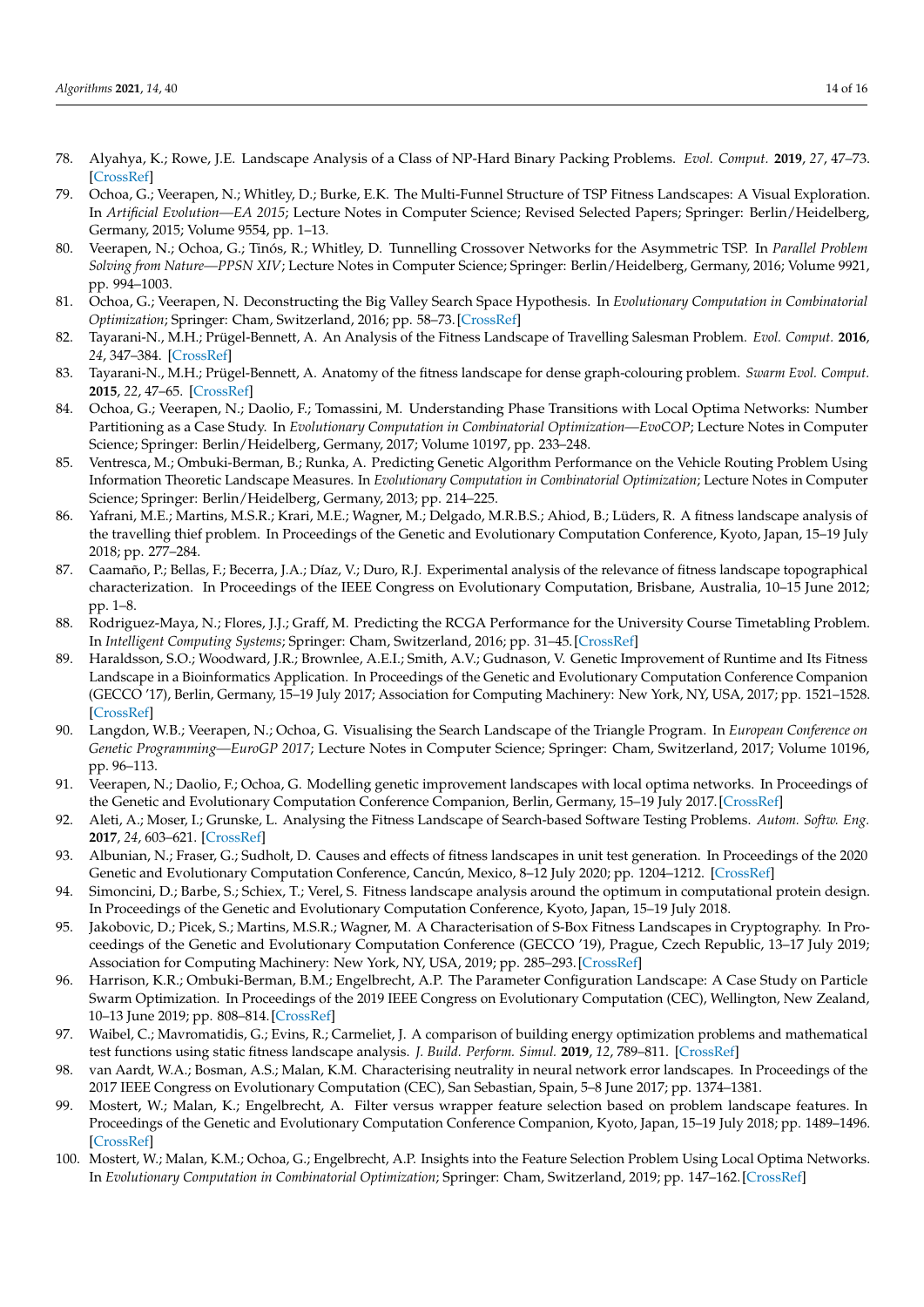- <span id="page-14-0"></span>101. Stapelberg, B.; Malan, K.M. Global structure of policy search spaces for reinforcement learning. In Proceedings of the Genetic and Evolutionary Computation Conference Companion, Prague, Czech Republic, 13–17 July 2019. [\[CrossRef\]](http://dx.doi.org/10.1145/3319619.3326843)
- <span id="page-14-1"></span>102. Pimenta, C.G.; de Sá, A.G.C.; Ochoa, G.; Pappa, G.L. Fitness Landscape Analysis of Automated Machine Learning Search Spaces. In *Evolutionary Computation in Combinatorial Optimization*; Lecture Notes in Computer Science; Springer: Cham, Switzerland, 2020; Volume 12102, pp. 114–130. [\[CrossRef\]](http://dx.doi.org/10.1007/978-3-030-43680-3_8)
- <span id="page-14-2"></span>103. Rodrigues, N.M.; Silva, S.; Vanneschi, L. A Study of Generalization and Fitness Landscapes for Neuroevolution. *IEEE Access* **2020**, *8*, 108216–108234. [\[CrossRef\]](http://dx.doi.org/10.1109/ACCESS.2020.3001505)
- <span id="page-14-3"></span>104. Rodrigues, N.M.; Silva, S.; Vanneschi, L. A Study of Fitness Landscapes for Neuroevolution. In Proceedings of the IEEE Congress on Evolutionary Computation, Glasgow, UK, 19–24 July 2020.
- <span id="page-14-4"></span>105. Watson, J.P. An Introduction to Fitness Landscape Analysis and Cost Models for Local Search. In *Handbook of Metaheuristics*; Gendreau, M., Potvin, J.Y., Eds.; Springer: Boston, MA, USA, 2010; pp. 599–623.
- <span id="page-14-5"></span>106. Tari, S.; Basseur, M.; Goëffon, A. Sampled Walk and Binary Fitness Landscapes Exploration. In *Lecture Notes in Computer Science*; Springer: Cham, Switzerland, 2018; pp. 47–57. [\[CrossRef\]](http://dx.doi.org/10.1007/978-3-319-78133-4_4)
- <span id="page-14-6"></span>107. Wu, Y.; McCall, J.; Corne, D. Fitness landscape analysis of Bayesian network structure learning. In Proceedings of the 2011 IEEE Congress of Evolutionary Computation (CEC), New Orleans, LA, USA, 5–8 June 2011; pp. 981–988.
- <span id="page-14-7"></span>108. Nguyen, Q.U.; Nguyen, X.H.; O'Neill, M. Examining the Landscape of Semantic Similarity Based Mutation. In Proceedings of the 13th Annual Conference on Genetic and Evolutionary Computation (GECCO '11), Dublin, Ireland, 12–16 July 2011; pp. 1363–1370.
- <span id="page-14-8"></span>109. Nguyen, Q.U.; Truong, C.D.; Nguyen, X.H.; O'Neill, M. Guiding Function Set Selection in Genetic Programming Based on Fitness Landscape Analysis. In Proceedings of the 15th Annual Conference Companion on Genetic and Evolutionary Computation, GECCO '13 Companion, Amsterdam, The Netherlands, 6–10 July 2013; pp. 149–150.
- <span id="page-14-9"></span>110. Daolio, F.; Liefooghe, A.; Verel, S.; Aguirre, H.; Tanaka, K. Global vs Local Search on Multi-Objective NK-Landscapes: Contrasting the Impact of Problem Features. In Proceedings of the 2015 Annual Conference on Genetic and Evolutionary Computation, GECCO '15, Madrid, Spain, 11–15 July 2015; pp. 369–376.
- <span id="page-14-10"></span>111. Medvet, E.; Daolio, F.; Tagliapietra, D. Evolvability in Grammatical Evolution. In Proceedings of the Genetic and Evolutionary Computation Conference (GECCO '17), Berlin, Germany, 15–19 July 2017; Association for Computing Machinery: New York, NY, USA, 2017; pp. 977–984. [\[CrossRef\]](http://dx.doi.org/10.1145/3071178.3071298)
- <span id="page-14-11"></span>112. Thomson, S.L.; Ochoa, G.; Daolio, F.; Veerapen, N. The effect of landscape funnels in QAPLIB instances. In Proceedings of the Genetic and Evolutionary Computation Conference Companion, Berlin, Germany, 15–19 July 2017. [\[CrossRef\]](http://dx.doi.org/10.1145/3067695.3082512)
- <span id="page-14-12"></span>113. Bischl, B.; Mersmann, O.; Trautmann, H.; Preuß, M. Algorithm selection based on exploratory landscape analysis and costsensitive learning. In Proceedings of the Genetic and Evolutionary Computation Conference, Philadelphia, PA, USA, 13–27 July 2012; pp. 313–320.
- <span id="page-14-13"></span>114. Muñoz, M.A.; Kirley, M.; Halgamuge, S.K. A meta-learning prediction model of algorithm performance for continuous optimization problems. In *Parallel Problem Solving from Nature—PPSN XII*; Lecture Notes in Computer Science; Springer: Berlin, Heidelberg, 2012; pp. 226–235.
- <span id="page-14-14"></span>115. Malan, K.M.; Engelbrecht, A.P. Particle swarm optimisation failure prediction based on fitness landscape characteristics. In Proceedings of the 2014 IEEE Symposium on Swarm Intelligence, Orlando, FL, USA, 9–12 December 2014; pp. 1–9.
- <span id="page-14-15"></span>116. Jankovic, A.; Doerr, C. Landscape-Aware Fixed-Budget Performance Regression and Algorithm Selection for Modular CMA-ES Variants. In Proceedings of the 2020 Genetic and Evolutionary Computation Conference, Cancún, Mexico, 8–12 July 2020; Association for Computing Machinery: New York, NY, USA, 2020; pp. 841–849. [\[CrossRef\]](http://dx.doi.org/10.1145/3377930.3390183)
- <span id="page-14-16"></span>117. Thomson, S.L.; Ochoa, G.; Verel, S.; Veerapen, N. Inferring Future Landscapes: Sampling the Local Optima Level. *Evol. Comput.* **2020**, *28*, 1–22. [\[CrossRef\]](http://dx.doi.org/10.1162/evco_a_00271)
- <span id="page-14-17"></span>118. Kerschke, P.; Hoos, H.H.; Neumann, F.; Trautmann, H. Automated Algorithm Selection: Survey and Perspectives. *Evol. Comput.* **2019**, *27*, 3–45. [\[CrossRef\]](http://dx.doi.org/10.1162/evco_a_00242) [\[PubMed\]](http://www.ncbi.nlm.nih.gov/pubmed/30475672)
- <span id="page-14-18"></span>119. Salto, C.; Alba, E.; Luna, F. Using Landscape Measures for the Online Tuning of Heterogeneous Distributed Gas. In Proceedings of the 13th Annual Conference Companion on Genetic and Evolutionary Computation, Dublin, Ireland, 12–16 July 2011; pp. 691–694.
- <span id="page-14-19"></span>120. Picek, S.; Jakobovic, D. From Fitness Landscape to Crossover Operator Choice. In Proceedings of the 2014 Annual Conference on Genetic and Evolutionary Computation (GECCO '14), Vancouver, BC, Canada, 12–16 July 2014; pp. 815–822.
- <span id="page-14-20"></span>121. Gibbs, M.S.; Maier, H.R.; Dandy, G.C. Using characteristics of the optimisation problem to determine the Genetic Algorithm population size when the number of evaluations is limited. *Environ. Model. Softw.* **2015**, *69*, 226–239. [\[CrossRef\]](http://dx.doi.org/10.1016/j.envsoft.2014.08.023)
- <span id="page-14-21"></span>122. Takahama, T.; Sakai, S. Differential evolution with dynamic strategy and parameter selection by detecting landscape modality. In Proceedings of the 2012 IEEE Congress on Evolutionary Computation, Brisbane, Australia, 10–15 June 2012.
- <span id="page-14-22"></span>123. Takahama, T.; Sakai, S. Large scale optimization by differential evolution with landscape modality detection and a diversity archive. In Proceedings of the 2012 IEEE Congress on Evolutionary Computation, Brisbane, Australia, 10–15 June 2012.
- <span id="page-14-23"></span>124. Sallam, K.M.; Elsayed, S.M.; Sarker, R.A.; Essam, D.L. Differential Evolution with Landscape-Based Operator Selection for Solving Numerical Optimization Problems. In *Proceedings in Adaptation, Learning and Optimization*; Springer: Cham, Switzerland, 2016; pp. 371–387. [\[CrossRef\]](http://dx.doi.org/10.1007/978-3-319-49049-6_27)
- <span id="page-14-24"></span>125. Sallam, K.M.; Elsayed, S.M.; Sarker, R.A.; Essam, D.L. Landscape-assisted multi-operator differential evolution for solving constrained optimization problems. *Expert Syst. Appl.* **2020**, *162*, 113033. [\[CrossRef\]](http://dx.doi.org/10.1016/j.eswa.2019.113033)